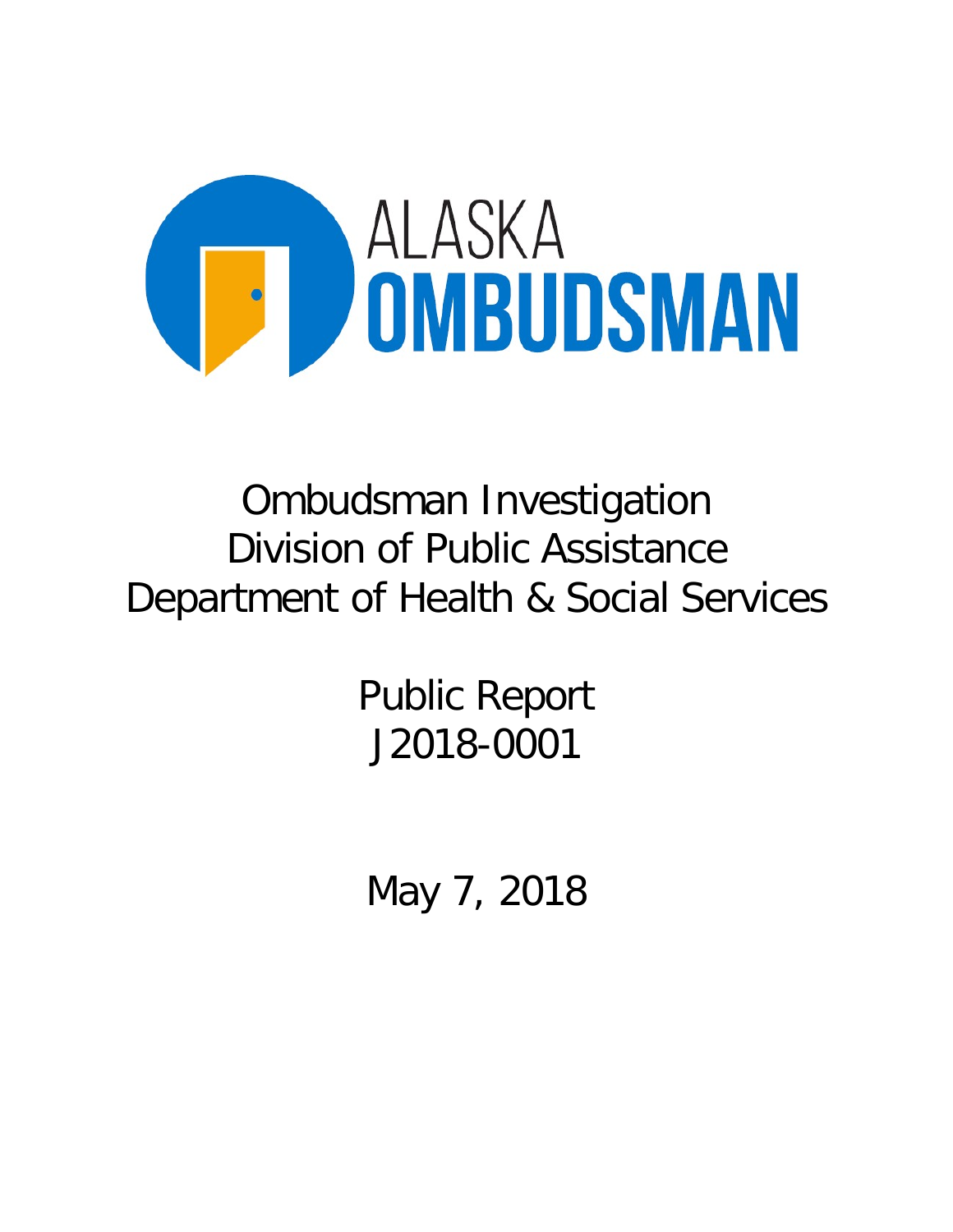

**Final Public Report** Ombudsman Investigation - Division of Public Assistance, DHSS J2018-0001 May 7, 2018

# **Table of Contents**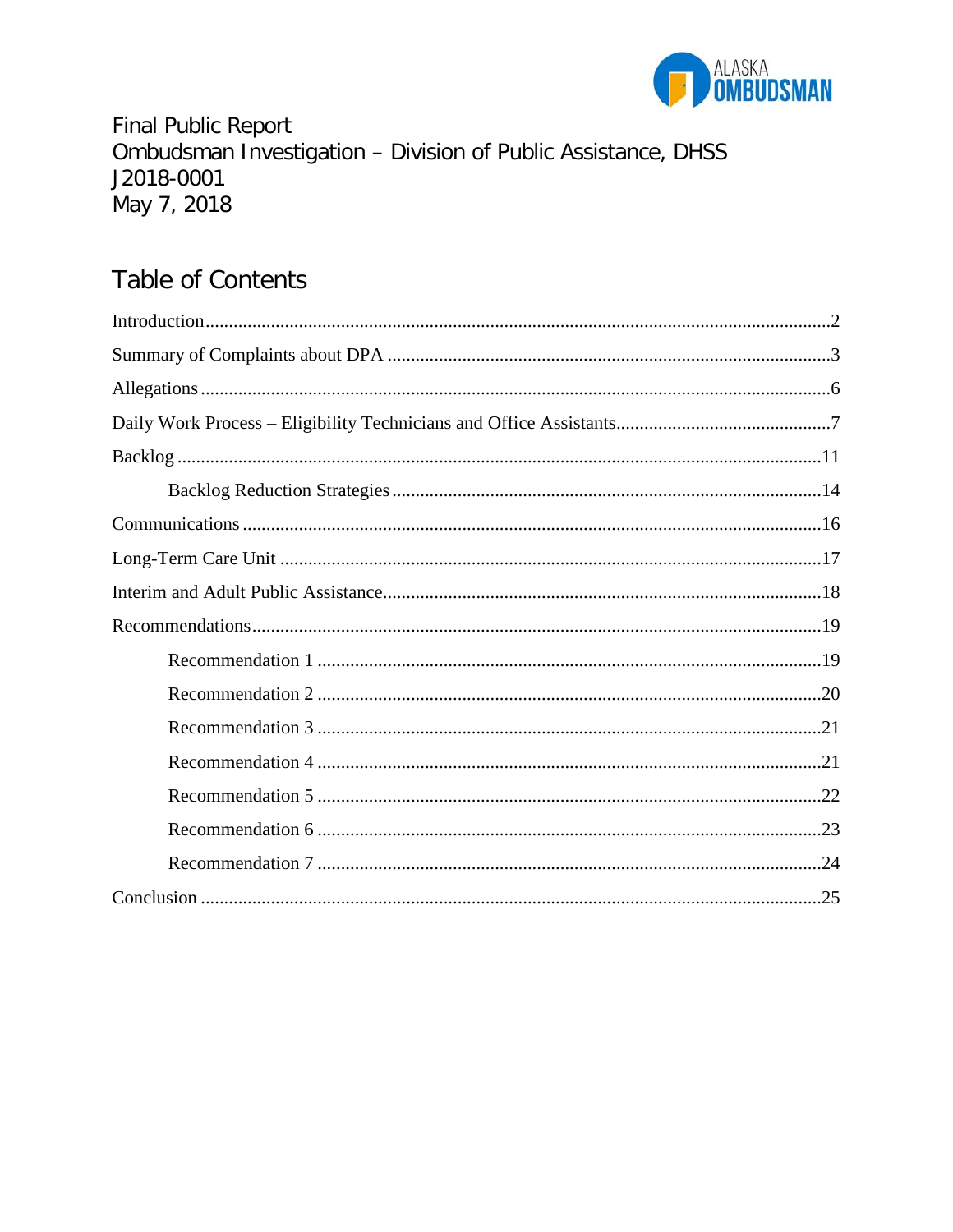

Public Report Ombudsman Investigation – Division of Public Assistance, DHSS J2018-0001

#### **Introduction**

The Alaska State Ombudsman, J. Kate Burkhart, initiated a **systemic investigation** of recurring complaints about the Department of Health and Social Services Division of Public Assistance in January 2018, pursuant to AS 24.55.120. Since January 2016, the Alaska State Ombudsman has received a steady flow of complaints about delays in processing applications for and payment of public assistance benefits, as well as complaints about the lack of a meaningful way to contact or receive a response from the Division of Public Assistance (DPA) about the status of applications. Ombudsman investigators worked with DPA staff on a case-by-case basis to resolve individual complaints. They also consistently referred people struggling to contact DPA staff about their public assistance benefits to the emergency hotlines and regional supervisors. However, review of complaint data with DPA leadership in January 2018 showed no decrease in the number of complaints about processing delays or the inability of Alaskans to connect with DPA about their applications or benefits.

The Ombudsman met with DPA Director Monica Windom and Jon Sherwood, Deputy Commissioner of the Department of Health and Social Services, on January 17, 2018 to discuss the complaint data and recurring issues related to DPA services. The Ombudsman provided notice of her intent to initiate a **systemic investigation** of recurring complaints about DPA. During that meeting, it was agreed that DPA and the Ombudsman would partner to identify solutions to the identified problems.

The Ombudsman and Director Windom identified members of the investigative team to work together to define the scope of the investigation and participate in the investigation. The first team meeting, which included the business process redesign (BPR) consultant Change and Innovation Agency (C!A), was held January 29, 2018. During that meeting, the group identified three (3) paramount issues to address: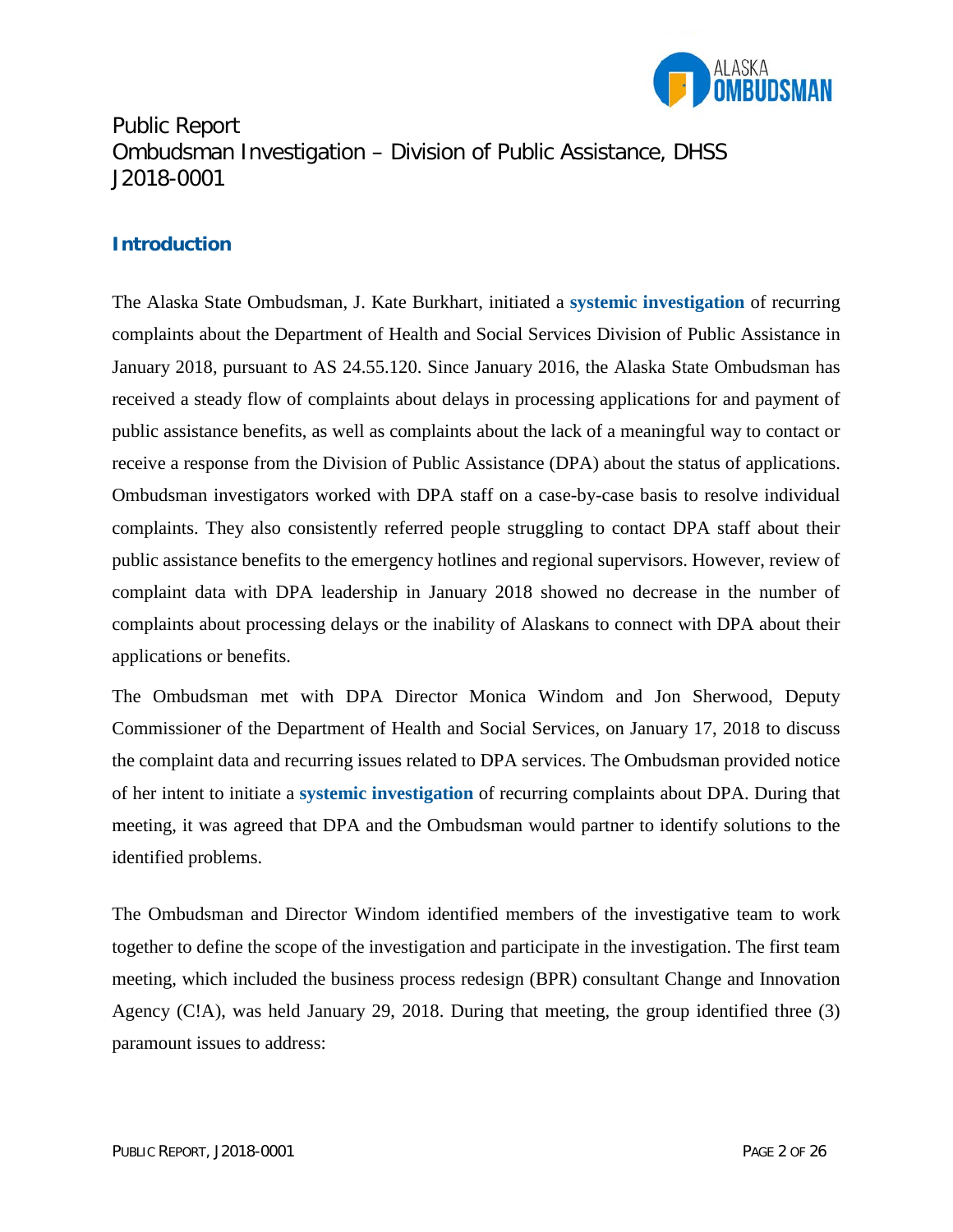

- 1. the backlog in processing applications for, and recertifications of eligibility for, most DPA programs;
- 2. the lack of capacity to respond to communications from DPA recipients, care providers, and the public; and
- 3. how applications/recertifications for long-term care benefits are handled.

The Ombudsman engaged in an extensive consultation, as required by AS 24.55.180, with Director Windom and her leadership team on March 9, 2018 prior to issuing the Preliminary Report. DPA provided a written response to the Preliminary Report on April 17, 2018. A **confidential** Final Report of the Ombudsman's investigation, findings, and recommendations was provided to DPA pursuant to AS 24.55.190.

#### **Summary of Complaints about DPA**

In 2016-2017, the Ombudsman received more than 400 complaints about DPA. Most complainants sought help communicating with DPA about their benefits. The second most frequent complaint was related to determining the status of an application for, or recertification of eligibility for, Medicaid and Food Stamps (SNAP). Delayed payment of benefits was the third most frequent complaint. (*See* Table 1.)

In 2016-2017, ombudsman investigators resolved complaints that were not referred to the hotlines one-by-one, directly with DPA staff. Examples of complaints resolved with ombudsman investigators' assistance illustrate the systemic nature of the problems:

- Complainant from Haines encountered five unique problems between February 2016 and January 2017 involving payment and recertification of eligibility for SNAP benefits. Each one was resolved by DPA after contact from an ombudsman investigator.
- Complainant applied for Denali KidCare (DKC) for his four children. After more than 60 days, three of the four children were approved for DKC. No reason was given for the fourth child not being approved. Investigation found that the fourth child was eligible, and benefits were provided after ombudsman staff contacted DPA.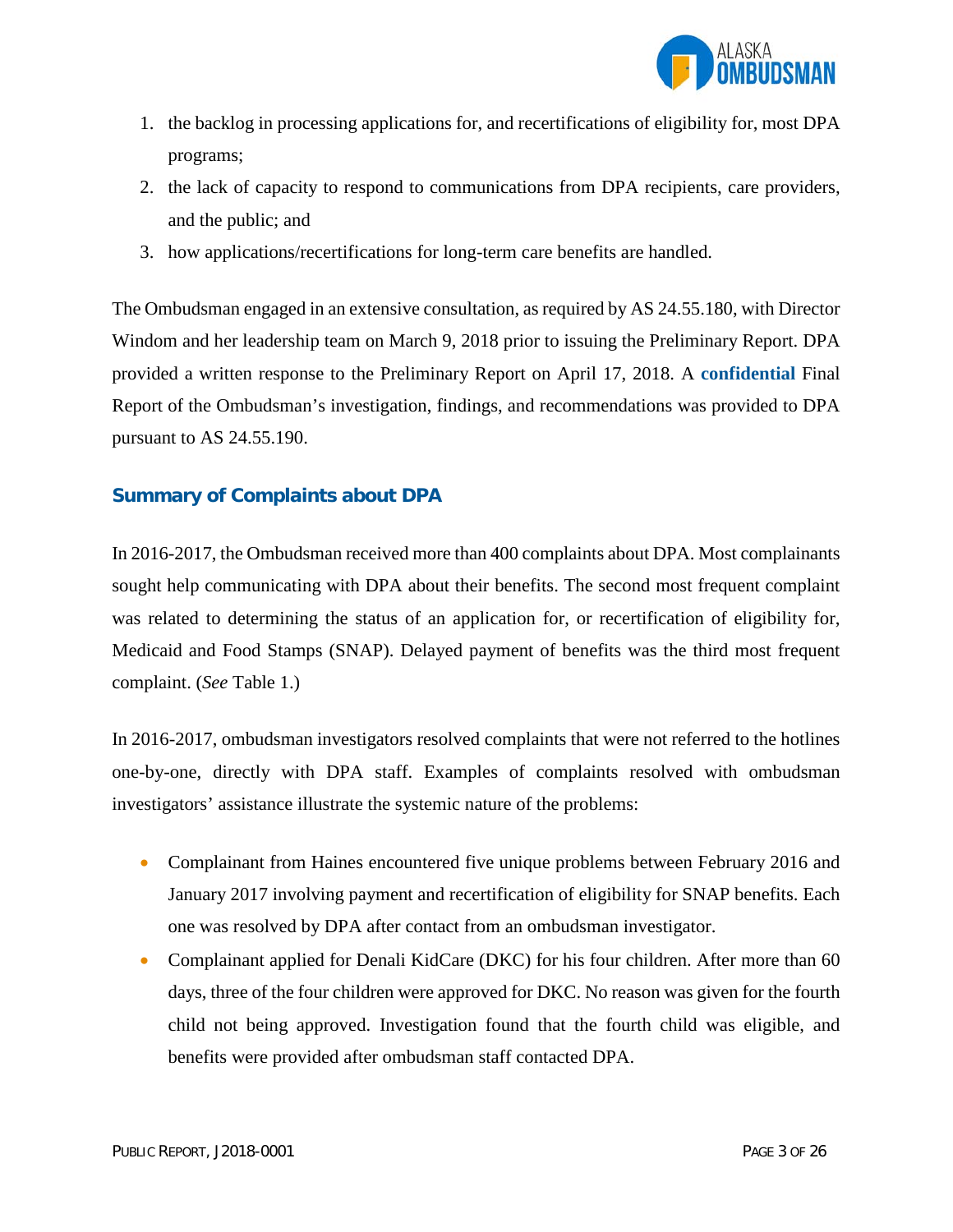

- After waiting several months for an eligibility determination, Complainant was told by DPA staff that his application for his children's Denali KidCare had been lost and he would have to resubmit it. At ombudsman staff's request, a supervisor searched for and found the original application and initiated an eligibility review.
- Complainant applied for Medicaid through the federally facilitated marketplace (FFM HealthCare.gov) in January 2017. DPA processed his application in December 2017 after an ombudsman investigator contacted the agency to resolve the problem.
- Multiple Complainants in 2016-2017 reported that Interim Assistance (IA) applications were not being timely processed. Investigation found that lack of staffing prevented timely review of IA applications.
- The guardian for an adult experiencing disabilities (who resided in an out-of-state longterm care facility) contacted the Ombudsman after multiple attempts to communicate with the Long-Term Care (LTC) Unit — in writing and by phone — went unanswered for four months. The guardian indicated that the cost of care calculation by DPA for the ward was incorrect, and that he wanted the agency to update the ward's cost of care allocation. After ombudsman staff contacted DPA, the LTC worker assigned to the ward's case adjusted the cost of care allocation and credited the ward for the four months he had overpaid for his care due to an incorrect cost share calculation.
- A care coordinator contacted the Ombudsman and complained that DPA staff failed to process an eligibility review form for her client and failed to respond to multiple inquiries. As a result, the client's assisted living home had not been paid and the client was unable to receive critical medical supplies. Ombudsman staff confirmed that DPA staff had not responded to the care coordinator's multiple contacts, until the division was contacted by the Ombudsman. After ombudsman inquiry, the agency determined that there was a computer "glitch" in the processing of payment by a separate DHSS division, Health Care Services, which resulted in the assisted living home's claim being rejected. The claim was resubmitted based on both agencies' suggestions, the client's eligibility review was completed, and the assisted living home's claims were paid.
- Complainant, a care coordinator for a person experiencing disabilities, provided an eligibility review form for the client in early October 2017. DPA failed to respond until November, when notice was provided that the form had not been received. Complainant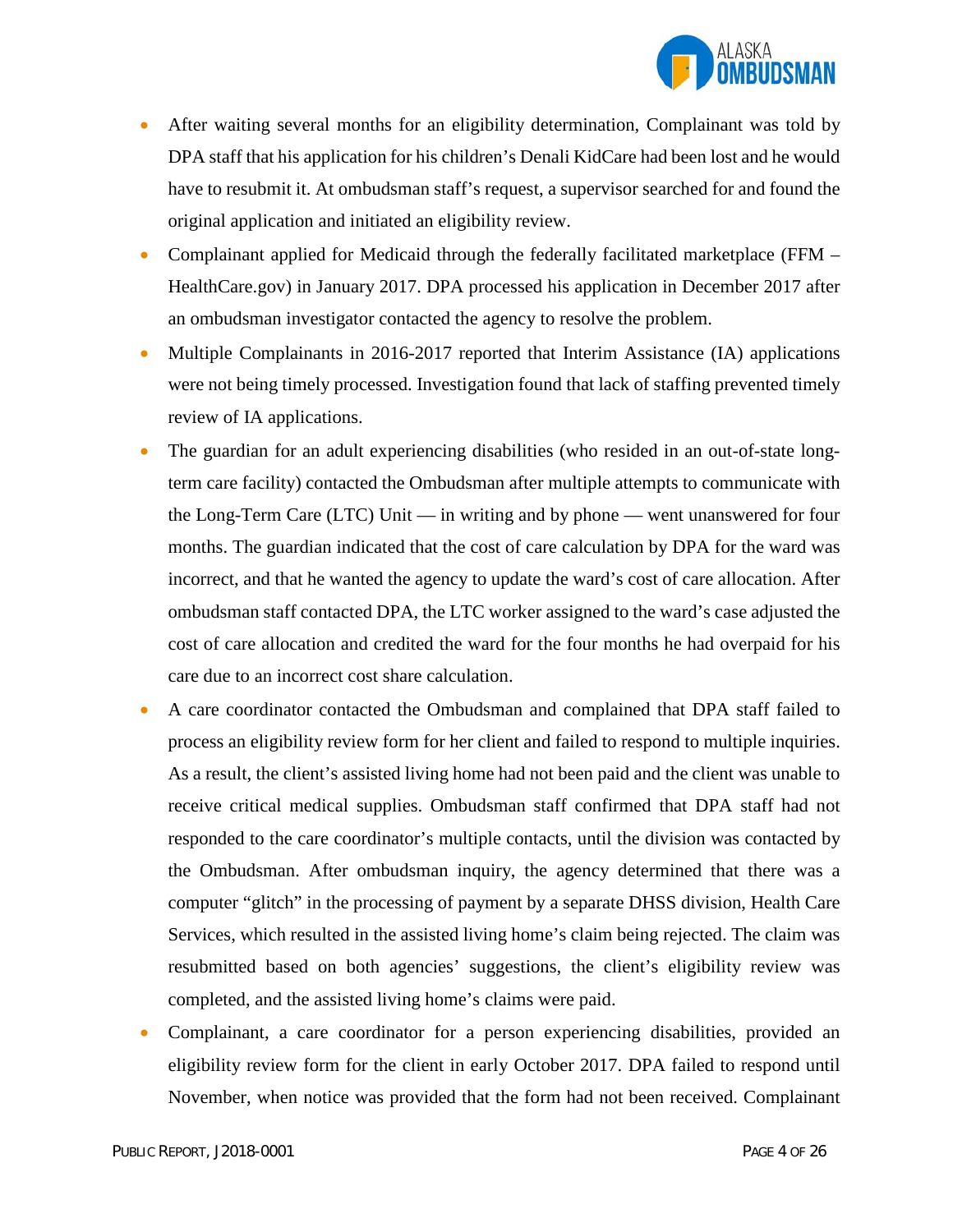

followed-up twice in December trying to learn the status of the case, but no one from DPA responded. An ombudsman investigator contacted DPA staff, who reported that they did not receive the first submission of the form (in October) but did receive the second submission (in November). The case had been reauthorized within 4 days of receipt in November, and DPA confirmed there had been no break in benefits.



## **Table 1 2016-2017 Complaints by Category (duplicated count)**

**Source:** Alaska State Ombudsman Case Management System

Based on consultation with Director Windom and DPA staff in 2016, ombudsman staff triaged complaints and consistently referred complainants who were pregnant, experiencing a medical emergency, or at risk of hunger (food insecurity) to the hotlines provided by DPA. The complainants were routinely advised to call the Office of the Ombudsman back if they were not able to resolve their problem through the hotline. Less than 1% of complainants referred to the hotlines called back dissatisfied.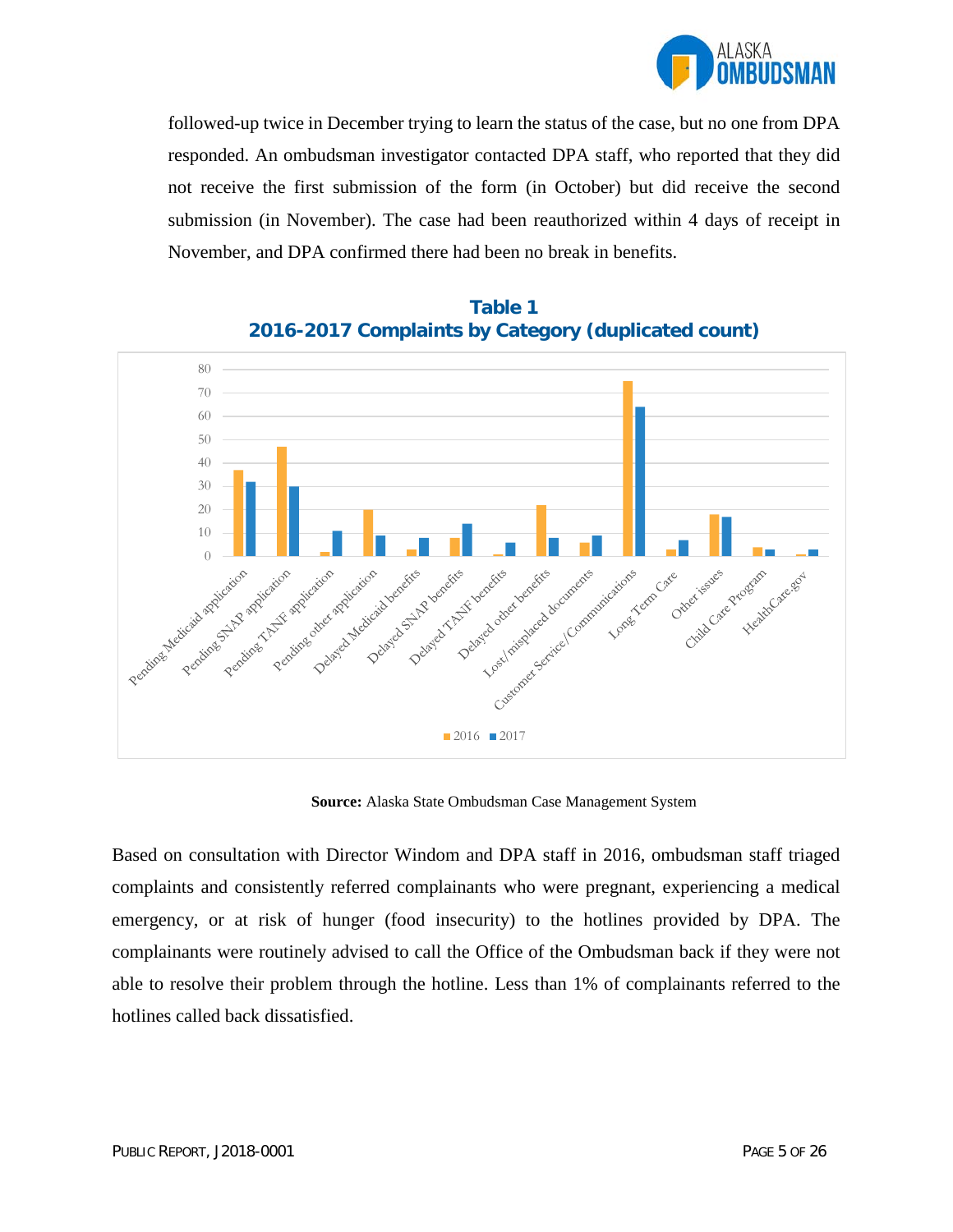

#### **Allegations**

Based on the aggregate complaint data for 2016-2017, and the information provided by DPA leadership, the Ombudsman investigated allegations related to the backlog in processing benefits cases, lack of communication with the public, and the LTC Unit:

Contrary to  $Law:$ <sup>[1](#page-6-0)</sup> The Division of Public Assistance does not meet mandated timelines for processing applications and recertifications for program benefits as required by state and federal law.

Unreasonable: [2](#page-6-1) The Division of Public Assistance does not consistently respond to telephone calls, emails, or other forms of communication from the public.

Performed Inefficiently:<sup>[3](#page-6-2)</sup> The Division of Public Assistance's processing model for managing clients' long-term care cases is inefficient and ineffective.

Ombudsman investigators worked closely with DPA leadership, their BPR consultant, the Long-Term Care Ombudsman, Office of Public Advocacy, and other interested stakeholders to understand the scope of the problems giving rise to the allegations, the strategies already implemented by DPA to mitigate the problems, and ways that DPA and its stakeholders can work together to resolve the issues. Based on the information, evidence, and outcomes of complaints about DPA investigated since 2016, the Ombudsman found all three allegations **justified.** DPA raised no objection to these findings in its Response.

 $\overline{a}$ 

<span id="page-6-0"></span> $1$  In an ombudsman investigation, "contrary to law" means that the agency: did not comply with statutory or regulatory requirements; misinterpreted or misapplied a statute, regulation or comparable requirement; failed to follow common law doctrines; or failed to comply with court or administrative orders.

<span id="page-6-1"></span><sup>&</sup>lt;sup>2</sup> In an ombudsman investigation, "unreasonable" means that the agency: adopted and followed a procedure in managing a program that is inconsistent with, or fails to achieve, the purposes of the program; adopted and followed a procedure that defeats the complainant's valid application for a right or program benefit; or placed the complainant at a disadvantage relative to all others through actions inconsistent with agency policy.

<span id="page-6-2"></span><sup>&</sup>lt;sup>3</sup> In an ombudsman investigation, "performed inefficiently" means the agency: exceeded a time limit established by law or by custom, good judgment, sound administrative practice, or decent regard for the rights or interests of the complainant or of the general public; or mishandled the decision-making process or the process of implementing an act or service through delay, "red tape," or by requiring an unreasonable and unnecessary amount of clarification from the complainant.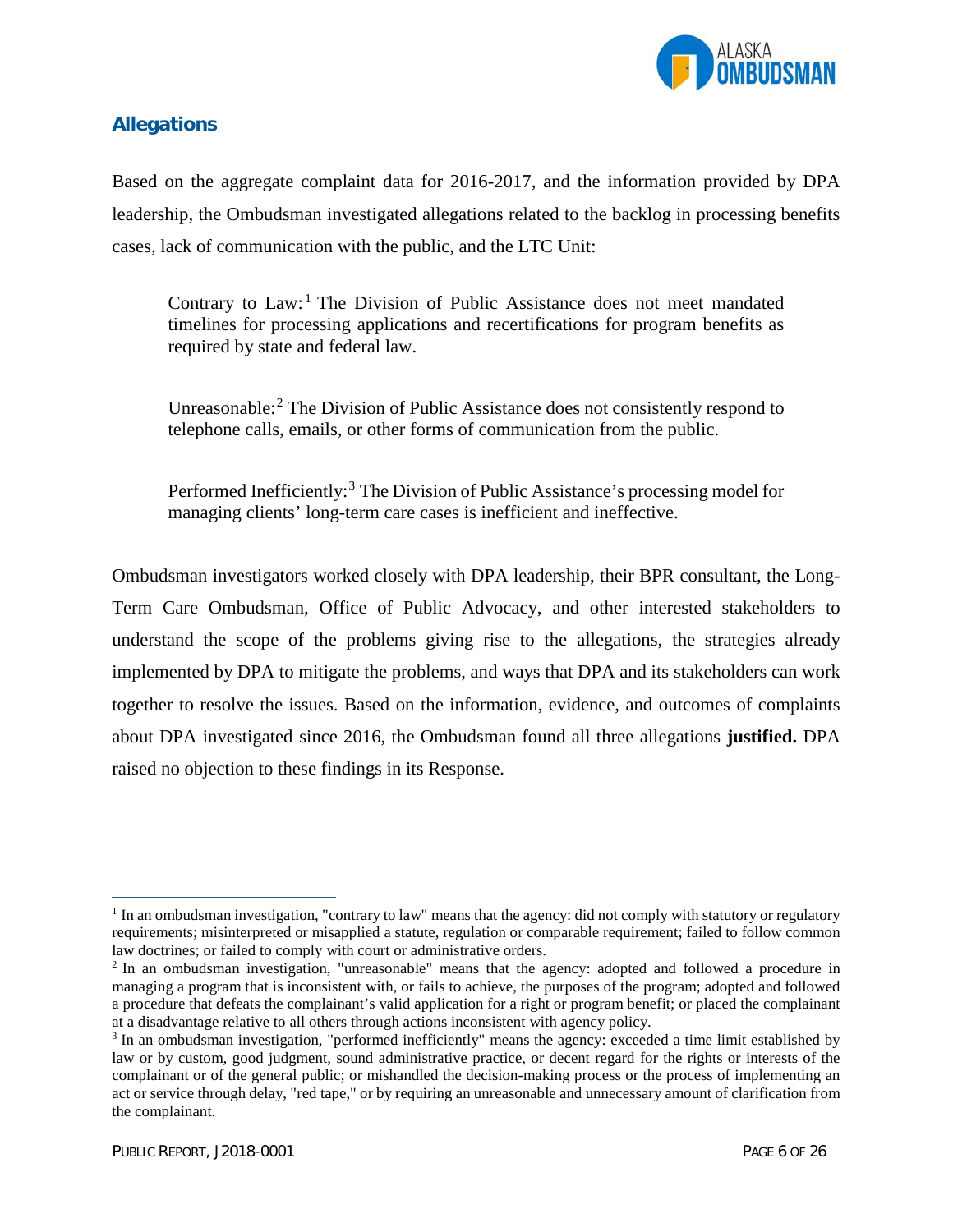

#### **Daily Work Process – Eligibility Technicians and Office Assistants**

Ombudsman investigators reviewed the Business Process Redesign Recommendations made by C!A to DPA in February 2016 and the DPA Process Management Guide (v. 5.1 November 2017) developed to describe the day-to-day processes implemented by DPA field staff. Two assistant ombudsmen shadowed DPA staff at three locations over a three-day period in February 2018 to gain a better understanding of the agency's work-flow processes. The following description of DPA field staff's work is based on these observations and resources.

#### Management Review and Work Flow Management

Within the PathOS system, DPA's work is sorted into "tracks" depending on the type of application for benefits that is involved. Management tries to keep Eligibility Technicians (ETs) on the same track for a week at a time. Depending on the staffing levels or the workload, it may be necessary to pull staff from one track to another as the work demands. The LTC Unit does not use PathOS to track its workload. The supervising ET divides the work load by reviewing each task and manually sorting it into sub-folders in the shared network (Z-Drive) by type of work. She then assigns ETs to work a specific sub-folder, similar to how managers in other offices assign workers to tracks.

After management finalizes the staffing plan for the day, they meet with the ETs to review that day's assignments. Throughout the day, the work-flow monitors (WFMs) watch PathOS to see how the work is piling up in each track. If it appears that one track is getting overloaded, the WFM will pull ETs from their assigned track to help clear the bottleneck.

#### Eligibility Technicians

DPA administers multiple programs that provide public assistance benefits, including:

- Adult Public Assistance.
- Chronic and Acute Medical Assistance,
- Denali KidCare,
- Food Stamps,
- General Relief Assistance,
- Medicaid,
- Senior Benefits, and
- Temporary Assistance.

*Child Care Assistance, Family Nutrition, and Heating Assistance programs are all managed outside of the DPA field offices and are not affected by the backlog. These programs were not included in the limited scope of this investigation.*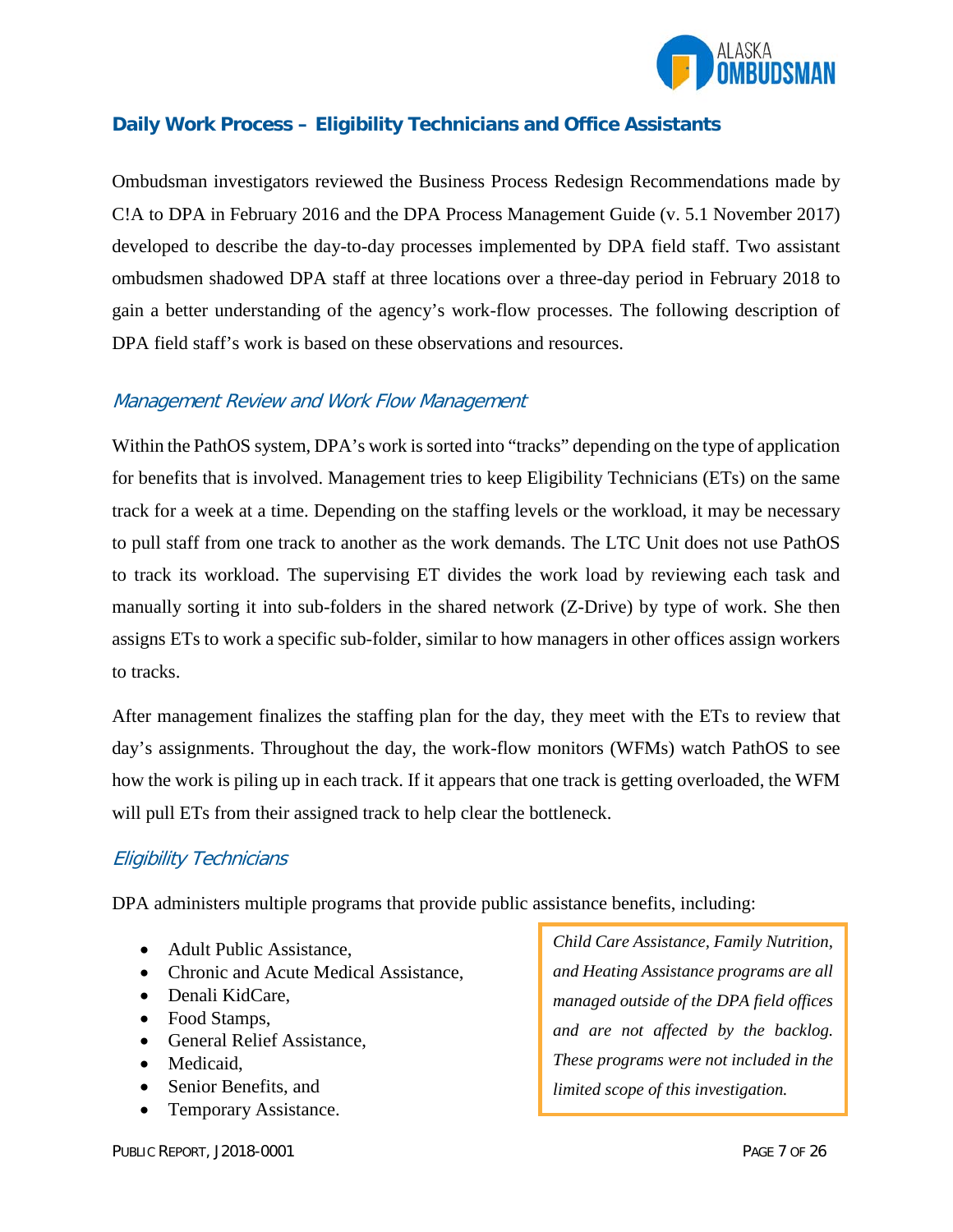

Each benefit program is distinct and has its own eligibility requirements, some of which are based on federal requirements and can be quite complex. ETs are trained on the requirements of all these programs and are expected to be able to make accurate eligibility determinations for each program. They must be able to explain eligibility determinations to clients in easily understandable terms. ETs are the people who implement the public assistance program.

ETs must be proficient in the requirements for each program they implement, and all the computer systems used by DPA. There are four active systems plus various interfaces:

- PathOS the work-flow system to queue individual tasks;
- ARIES the system for MAGI Medicaid cases;
- EIS DPA's legacy system for all other benefits programs;
- Z-drive DPA's shared drive that houses any documentation submitted by the client; and
- Various interfaces (PFD, CSSD, Department of Labor, etc.) used by ETs to gather collateral information to make eligibility decisions.

Under DPA's business process redesign, ETs are expected to work each program that the client receives benefits from, regardless of the task that they pull from PathOS. For example, if an ET pulls a task from PathOS to process a new application for Food Stamps but the client also has an existing Medicaid case, the ET is expected to work both cases when processing the Food Stamps application.

ETs are expected to make a final eligibility determination on a case they are working whenever possible. This includes taking proactive steps, like contacting a client's employer to verify their hours and wages or employment quit date, or checking different databases for the information, rather than pending a case and requiring the client to provide the information. Ombudsman staff observed ETs in all offices making diligent efforts to track down needed information through the Division of Personnel and Labor Relations, the Department of Labor, Experian, and other resources.

It was not uncommon for an ET to have between 10-15 computer tabs open to access frequently used programs, systems, and program manuals. Some systems require a unique log-in when the ET needs to research information concerning the client. ETs are expected to frequently monitor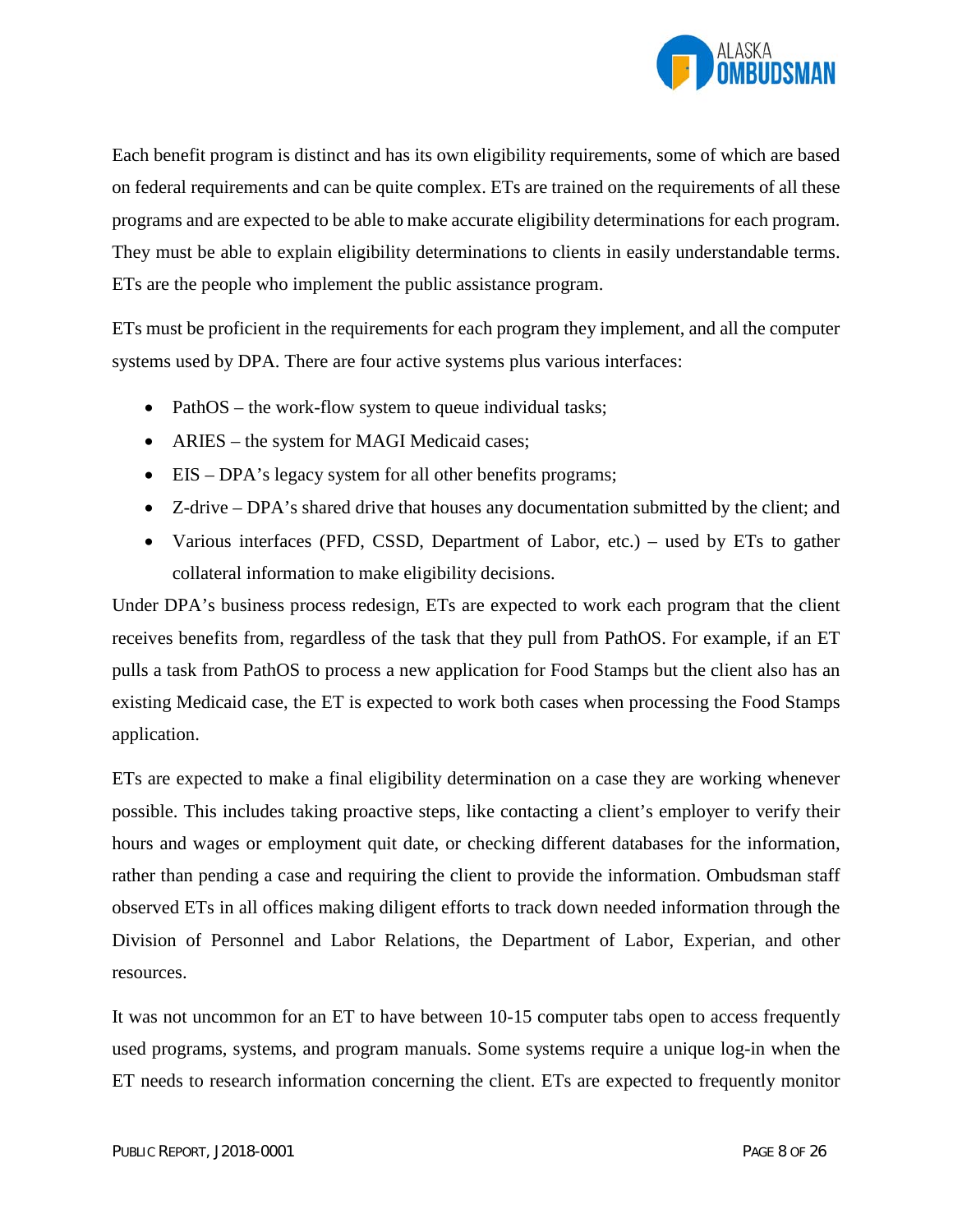

their e-mail in case the WFM has assigned them to work a different track based on the changing needs of the office. ETs must also watch for Random Moment Time Study (RMS) emails, which ask the ETs what kind of work they are currently doing. The RMS is required by the federal programs that DPA administers. How ETs answer the RMS emails drives the amount of federal funds DPA can claim for each program.

Depending on the track assigned, ETs may be processing new applications, pulling clients from the lobby for interviews, or processing pended applications. They pull tasks (or cases) from the track they are assigned in PathOS. For lobby work, the ET checks the PathOS system for the next case to pull from their assigned track. They print an information page and then they walk out to the lobby to call for the client, who walks with the ET back to their workstation. Depending on the office, some ETs must walk from their workstation on the second floor to the first-floor lobby, walk outside to reach the lobby in a different building, or walk through a maze of cubicles and filing cabinets. When the ETs finish helping the client, they pull their next task from PathOS, escort the client back to the lobby, and call the next client from the lobby.

In the LTC Unit, ETs work with staff in assisted living care facilities, or with care coordinators or family members who are authorized to provide information on behalf of the client. The ETs observed were able to locate the necessary documentation, but even after much effort, that is not always the case. While this may be more convenient for clients who fail to provide the documentation necessary to process their case, it shifts the burden to ET staff to locate and verify essential information.

Each case an ET works is determined by the facts specific to that family. It is not simply a matter of data entry and allowing the computer system to make an eligibility determination. Depending on the case, an ET may have to manually create a spreadsheet to calculate a client's income to determine whether they qualify for benefits. This can be complex depending on the client's work situation. Determining excludable resources can also be complex, especially if the family is large and has vehicles for subsistence purposes, like snowmachines or boats. In the case of a long-term care client, the ET had to adequately explain the complexity of how to spend down resources to qualify for necessary benefits, as well as how to make sure that the client stays within the resources limitations each month.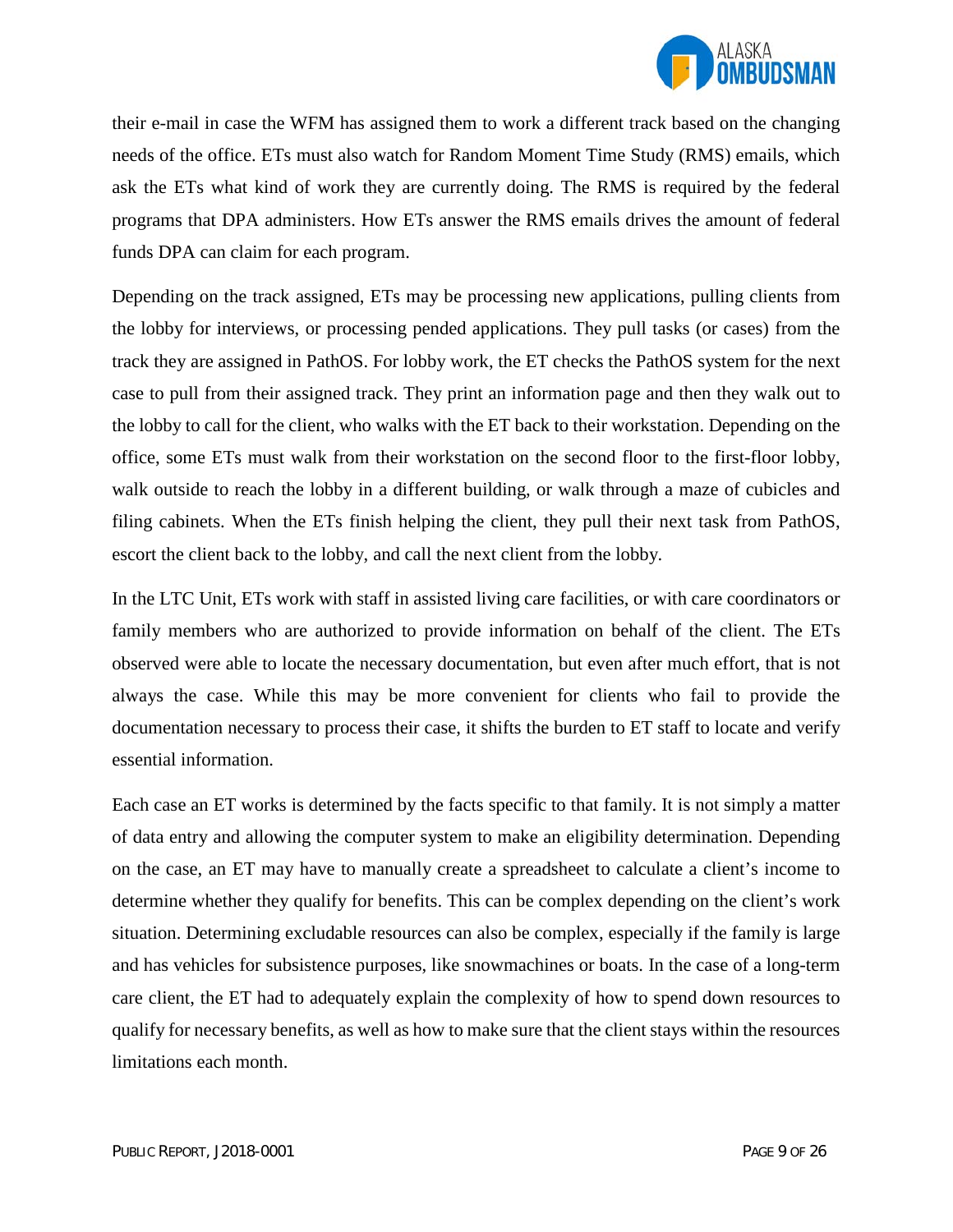

All of the DPA staff whom ombudsman staff shadowed appeared to take great pride in their work. They acknowledged the great responsibility that they carry to ensure that the decisions they make are accurate. The ETs shared their concerns that the consequences of making a mistake are grave on either side – if they deny benefits to a family that does qualify, that family will continue to struggle financially, and if they approve benefits erroneously, state funds will be needlessly dissipated.

#### Office Assistants

None of DPA's work could be possible without the efforts of their Office Assistants (OAs). OAs are responsible for communicating with members of the public who call or visit field offices. OAs schedule interviews for eligibility. They must be able to explain the various DPA programs and the eligibility process and be able to find and explain a person's case status.

OAs receive and process the incredible amount of documentation received at the field offices. Each day, documents arrive by email, fax, and mail. Field offices also have drop boxes for clients to leave documentation. Once a document is received, OAs must:

- date stamp it,
- check the eligibility systems (EIS and ARIES) to see if the client is already in the system,
- enter the client and their family members into the EIS and ARIES systems, if they are new,
- scan the documentation, and
- enter the client in PathOS, which requires a basic level of knowledge about the various benefits programs, so that the OA can enter the client in the correct track of work.

Aside from processing documentation from clients who need their cases to be worked, OAs are also responsible for maintaining and organizing client files. This requires them to pick up any files generated from the cases worked by ET staff. The volume of documents received and created at each office the ombudsman staff visited is so high that there are not enough staff to file all the documents.

OAs are also responsible for pulling files to be archived. Any cases closed for over a year are sent for archiving. At the LTC Unit, there were approximately 400 banker boxes awaiting transport to archives. Filing and archiving appear to be insurmountable and never-ending jobs.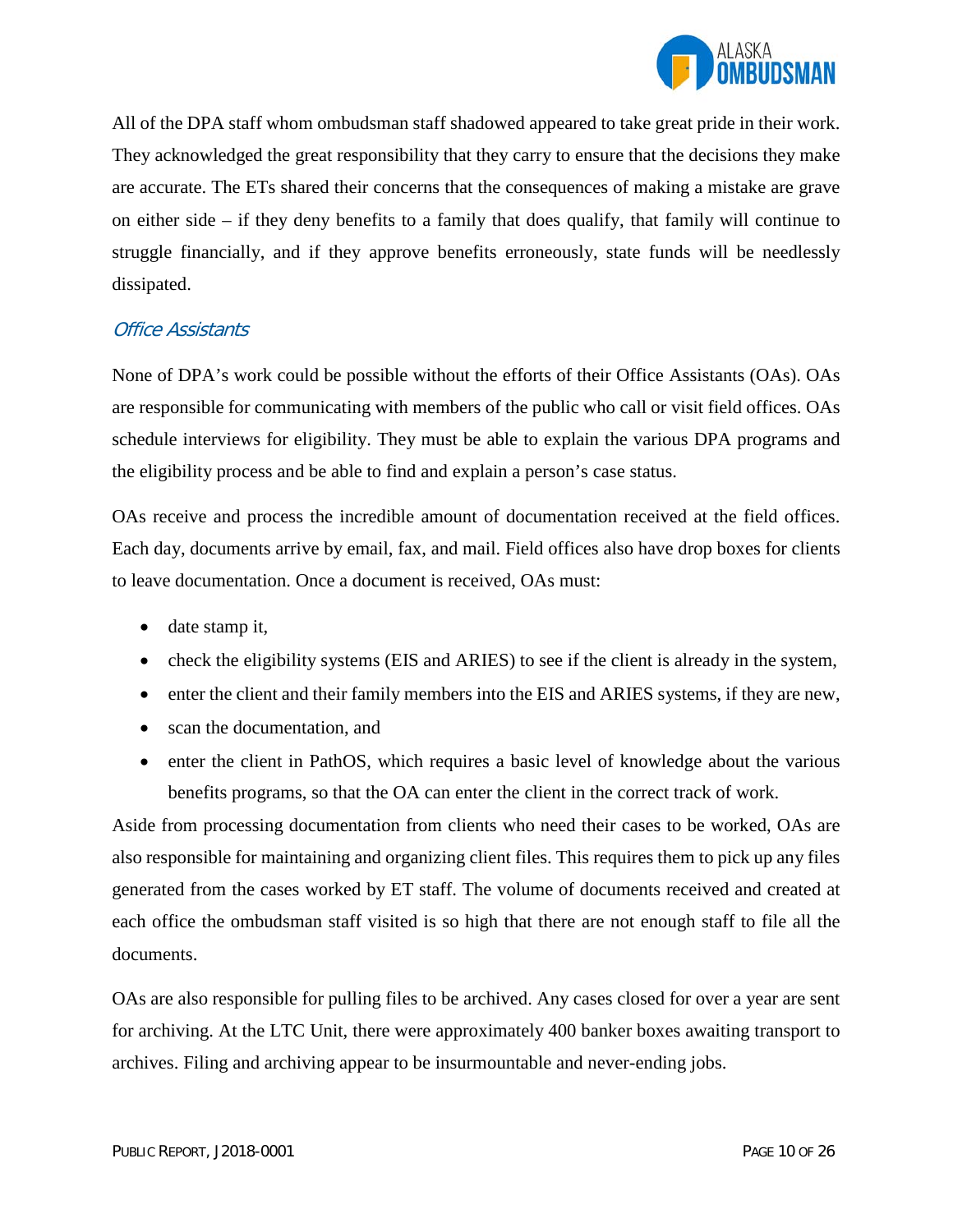

#### **Backlog**

Timelines for processing applications for Medicaid and Food Stamp (SNAP) benefits are set by federal regulation. DPA is required, pursuant to 7 CFR  $273.2(g)$ , to process a Food Stamp application within 30 days of receipt.<sup>[4](#page-11-0)</sup> DPA has 45 days to process a Medicaid application, if there is no disability determination required, and 90 days to process a disability Medicaid application  $(42 \text{ CFR } 435.912(c)(3))$  $(42 \text{ CFR } 435.912(c)(3))$  $(42 \text{ CFR } 435.912(c)(3))$ .<sup>5</sup> Adult Public Assistance (APA) applications must be processed within 30 days, according to 7 AAC 40.070.<sup>[6](#page-11-2)</sup> The same timeline applies to Interim Assistance  $(IA).$ <sup>[7](#page-11-3)</sup>

DPA noted that the SNAP program has a standard for expedited SNAP cases of 7 days. A SNAP case is eligible to be expedited if the applicant household is extremely indigent. DPA also noted that, although the federal timeline for Medicaid applications is 45 days, Alaska "has always followed a 30-day standard to align with other programs."

| <b>Program</b>                                              | <b>Timeline</b> |
|-------------------------------------------------------------|-----------------|
| Medicaid - disability                                       | 90 days         |
| Medicaid - no disability                                    | 45 days         |
| Food Stamps (SNAP)                                          | 30 days         |
| <b>Adult</b><br>Public<br>Assistance,<br>Interim Assistance | 30 days         |

In her presentation to the House Finance Health and Social Services Subcommittee on February 6, 2018, Director Windom described the increase in DPA's workload and staff capacity.[8](#page-11-4) Medicaid caseloads have increased 24% since Medicaid Expansion in 2015. Food Stamp (SNAP) caseloads remained steady until July 2017, when they began to increase. Other public assistance program

 $\overline{a}$ 

<span id="page-11-0"></span><sup>4</sup> "The State agency shall provide eligible households that complete the initial application process an opportunity to participate (as defined in § 274.2(b)) as soon as possible, but no later than 30 calendar days following the date the application was filed . . ." The legal authority for implementing the Supplemental Nutrition Assistance Program (SNAP) is located at PL 110-246 (2008), 7 CFR 271-274 (Federal Authority).

<span id="page-11-1"></span><sup>&</sup>lt;sup>5</sup> "... the determination of eligibility for any applicant may not exceed (i) Ninety days for applicants who apply for Medicaid on the basis of disability; and (ii) Forty-five days for all other applicants." 42 CFR 435.912 (c)(3).

<span id="page-11-2"></span> $6$  "(a) Except as provided in (b) of this section, the division will render an eligibility decision on each identifiable application and will mail the applicant a written notice of that decision within 30 days after receipt of the application. In this section, "identifiable application" means an application which contains at least the applicant's name, mailing address, and signature or witnessed mark. (b) Eligibility for aid to the permanently and totally disabled or aid to the blind will not be denied because the applicant did not have an examination under 7 AAC 40.050 if he was unable to have the examination for reasons beyond his control or because the examiner did not furnish a report to the division. In those circumstances, the division may postpone an eligibility decision for an additional 30 days." 7 AAC 40.070. <sup>7</sup> *See* 7 AAC 40.375.

<span id="page-11-4"></span><span id="page-11-3"></span><sup>8</sup> Video recording and documents shared during Director Windom's presentation to the committee are available online a[t http://www.akleg.gov/basis/Meeting/Detail?Meeting=HDHS 2018-02-06 16:00:00#tab4\\_4e.](http://www.akleg.gov/basis/Meeting/Detail?Meeting=HDHS%202018-02-06%2016:00:00%23tab4_4e)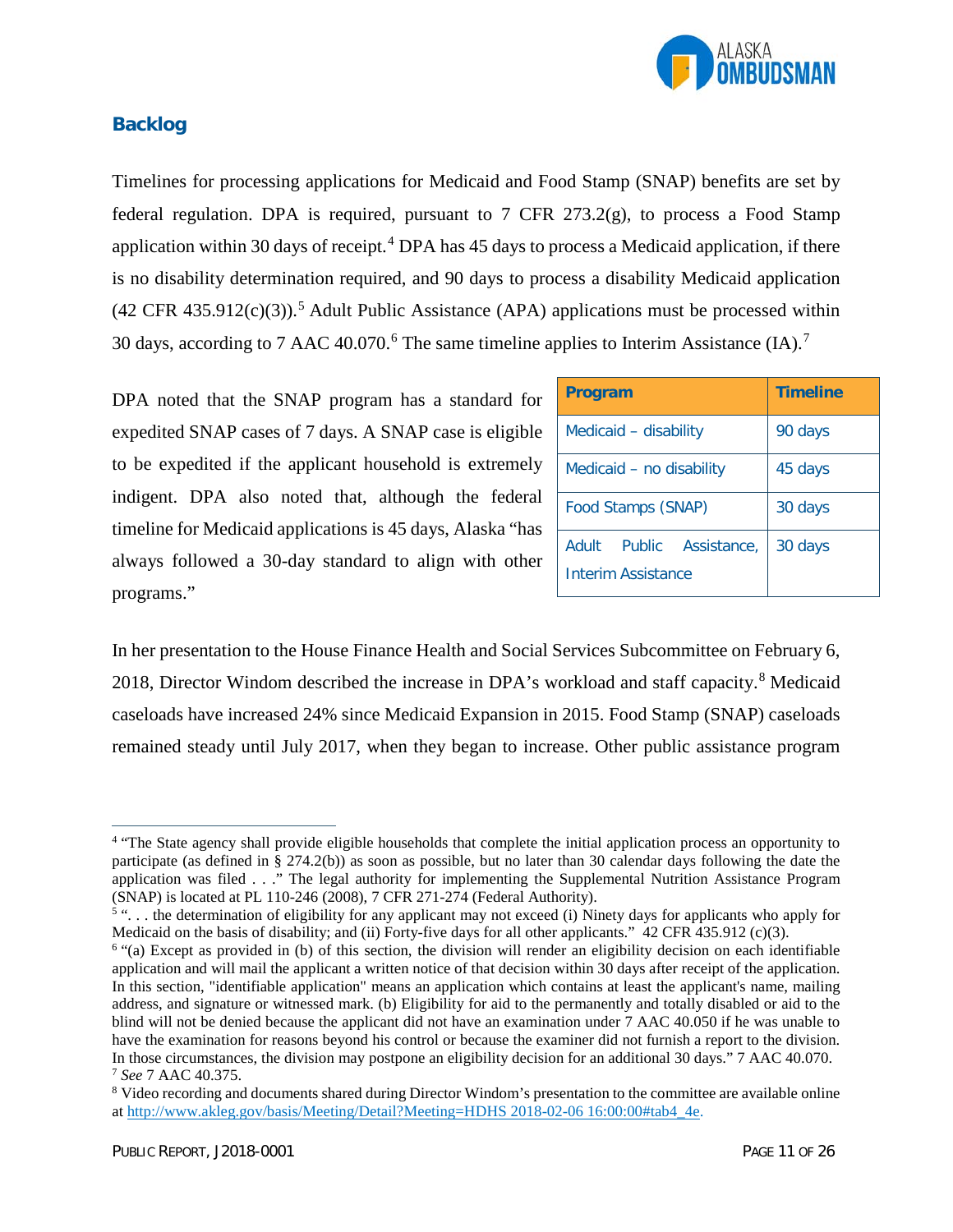

caseloads have remained flat since 2014. (*See* Table 2.) Director Windom reported that **the average monthly caseload was 107 cases higher** than the next highest year since FY2013.<sup>[9](#page-12-0)</sup>





**Source:** DPA Presentation to House Finance HSS Subcommittee, February 6, 2018.

Director Windom also reported on the backlog in processing public assistance cases. While the backlog decreased from a high of nearly 30,000 cases waiting in June 2017 to less than 17,000 in December 2017, the backlog has begun to increase in 2018. (*See* Table 3.) Director Windom attributed the backlog to steady and prolonged increases in caseloads and the necessity to work cases in two systems (due to the application deficits in ARIES and termination of the relationship with the implementing contractor). Other tasks coming into field offices also contribute to the backlog:

 $\triangleright$  Reports of changes in address, household members, income, residency, etc.;

 $\overline{a}$ 

<span id="page-12-0"></span><sup>9</sup> DPA Presentation to House Finance HSS Subcommittee, February 6, 2018; clarified in *DPA Response to Preliminary Report* at 8.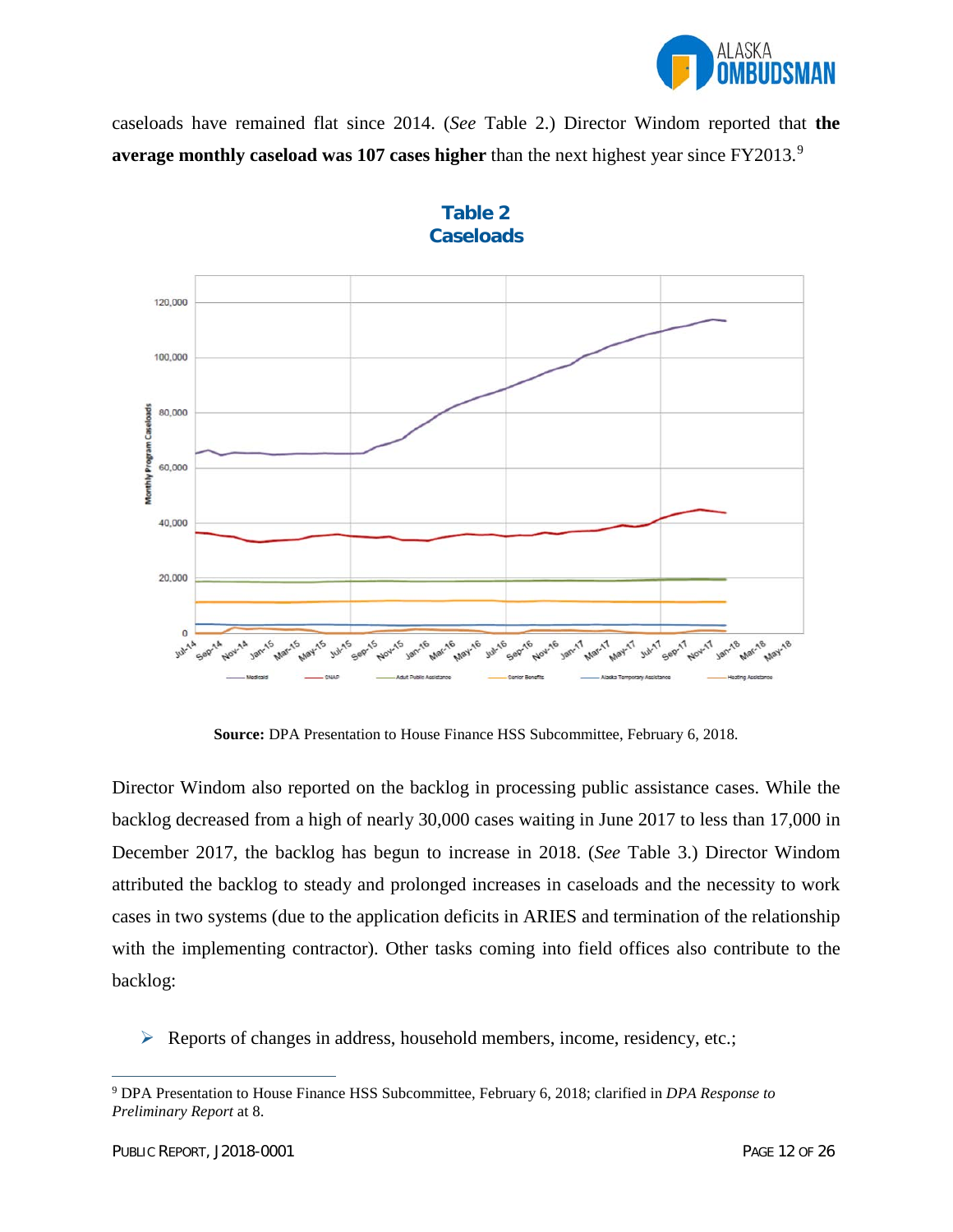

- $\triangleright$  Requests for penalties for failure to comply with work activity or child support cooperation;
- $\triangleright$  Anonymous reports of changes to cases or possible fraud;
- $\triangleright$  Fraud referrals;
- $\triangleright$  Requests from medical providers to check the status of a Medicaid application;
- $\triangleright$  Cases that need to be corrected, such as for overpayment or underpayment; and
- Applications from the Department of Corrections for people recently released from custody.



### **Table 3 All Backlog**

**Source:** DPA Presentation to House Finance HSS Subcommittee, February 6, 2018

DPA has had difficulty recruiting and maintaining staff in existing positions, leading to frequent and sometimes prolonged vacancies. The backlog itself contributes to staff attrition, which in turn exacerbates the backlog. Director Windom reported in her February 6, 2018 presentation that 54% of OA positions became vacant in the prior twelve months. As described above in the report, OAs are a crucial part of the workforce at DPA. Director Windom reported that 31% of ET positions had become vacant in the past year, and 20% of filled ET positions are utilizing family medical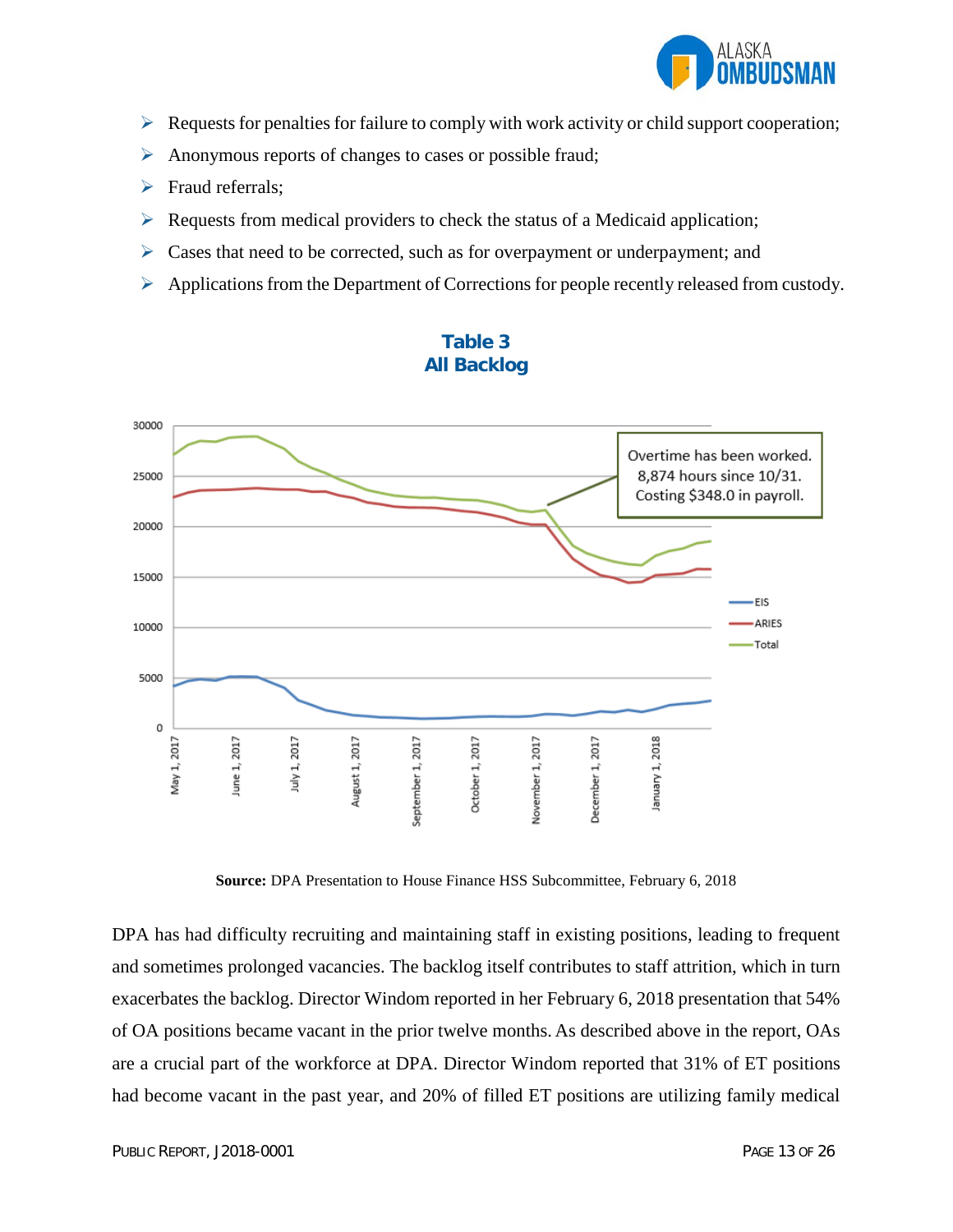

leave (resulting in prolonged absences from work). The critical role ETs play in implementing the public assistance program is also described above.

#### Backlog Reduction Strategies

ETs reach an eligibility determination in one sitting in the majority of the cases they work. According to a PathOS report for December 2017-February 2018, ETs processed a monthly average of 18,012 cases (exclusive of LTC or TEFRA). Of these, 83% of cases were worked through to approval or denial each month. Cases that tend to be pended for more information are complex medical or disability cases, or cases where the household income is complicated (seasonal employment, etc.). Review of the data and the day-to-day work processes indicate that the backlog is not currently attributable to ET inefficiency or inadequate staff management. When the ET "touches" a case, it is worked to completion over 80% of the time. The remaining solution is to "work your way out" of the backlog, which requires additional staff.

DPA is actively working its backlog reduction plan, reviewing and refining it regularly. DPA has deployed strategies, with assistance from a national governmental process improvement consultant, to address the backlog. These backlog reduction strategies address the problem from a variety of angles:

- $\triangleright$  DPA is only conducting eligibility interviews where mandatory for the program. For those assistance programs that do not mandate an interview, eligibility is determined through a desk review of the person's information.
- DPA has implemented a "cold call" process to reduce the time people wait from date of application to eligibility determination. When DPA receives an application, an eligibility interview is scheduled, and the person is sent notice. A team of ETs call from the list of people awaiting an interview, offering to conduct the interview right then rather than wait until the scheduled appointment. DPA reports that more than 80% of people called take advantage of the opportunity, finish their interview, and an eligibility determination is made. This speeds the process up for them and opens appointments sooner in time for others.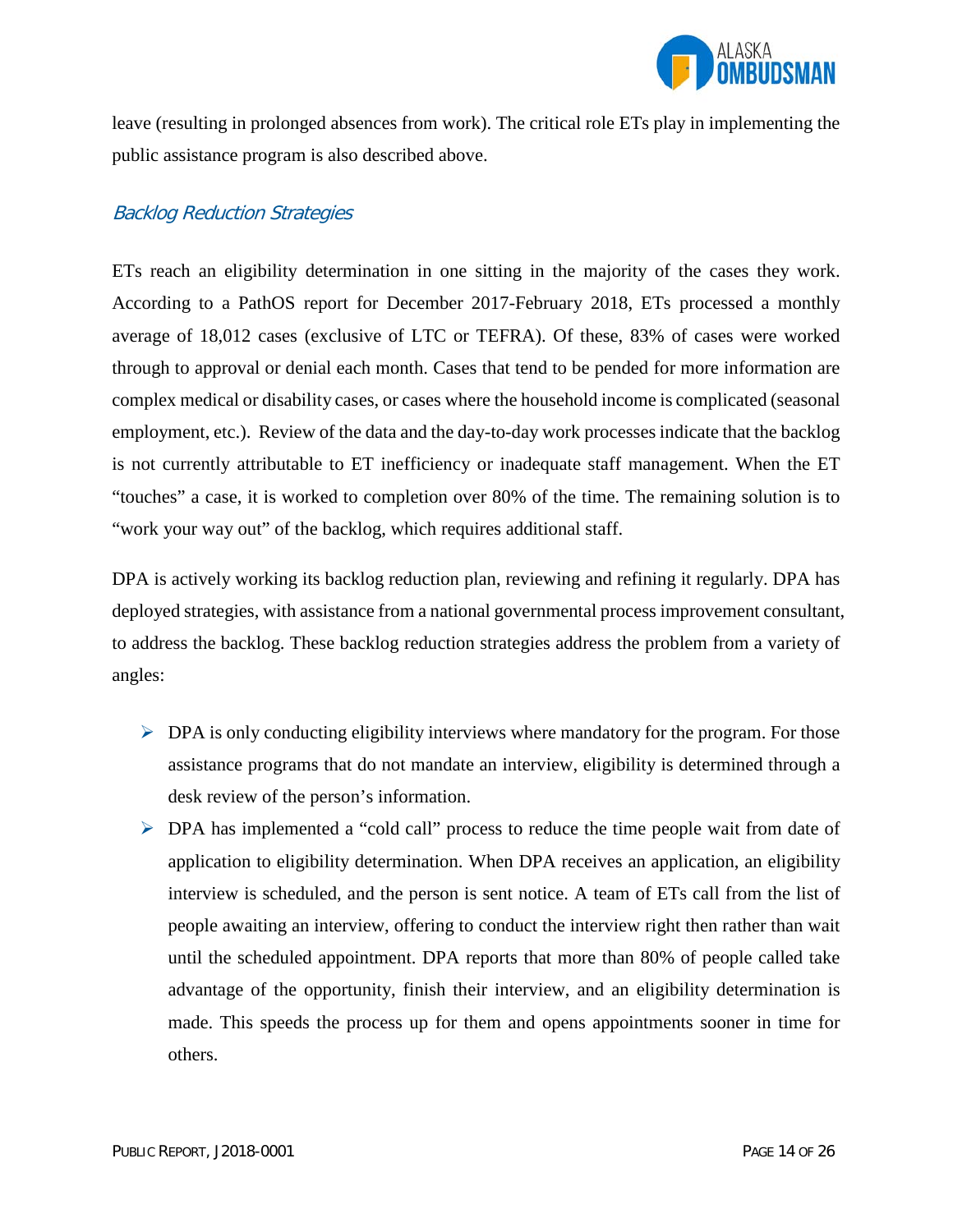

- $\triangleright$  DPA is creating a central repository for paper case files, to streamline operations and open space for additional staff in field offices.
- $\triangleright$  DPA has prioritized recruitment of ETs within the constraints of the current hiring freeze.
- DPA is utilizing temporary workers through job training programs and work/service requirements. These workers assist with filing and other basic clerical tasks.
- DPA is hiring a social services program coordinator to monitor workflow through a statewide program lens, working with the work flow monitors (WFM) and taking some of the load for non-lobby workflow management from the regional/local supervisors.
- $\triangleright$  DPA is working with 18F, a sub-agency of the US Department of Administration that assists state and federal agencies with resolving technological problems. 18F is providing technical assistance to DPA to procure system fixes using "agile development."
- $\triangleright$  DPA is revisiting its extensive training protocols to see if there are ways to equip staff for the complexity of their work more quickly and successfully.
- $\triangleright$  In April 2016, DPA implemented a backlog team to focus on cases over 30 days old. The team began working on cases from the Mat-Su and Coastal Regional Offices. This team reportedly reduced the backlog for those two regions before being redirected to assist other offices.
- $\triangleright$  The federal Food and Nutrition Service allows states to extend the certification period for SNAP benefits under some circumstances. In June 2017, DPA notified SNAP recipients that their certification date was extended for six (6) additional months, which resulted in a reduction of 6,000 cases that had to be worked each month. The recertification forms started coming in again in December 2017, leading to an increase in the backlog.

Even with these efforts to address the backlog, DPA does not consistently meet the statutorily mandated timelines for processing applications for Medicaid, Food Stamps, and other public assistance programs. Thus, the Ombudsman found the following allegation **justified:**

Contrary to Law: The Division of Public Assistance does not meet mandated timelines for processing applications and recertifications for program benefits as required by state and federal law.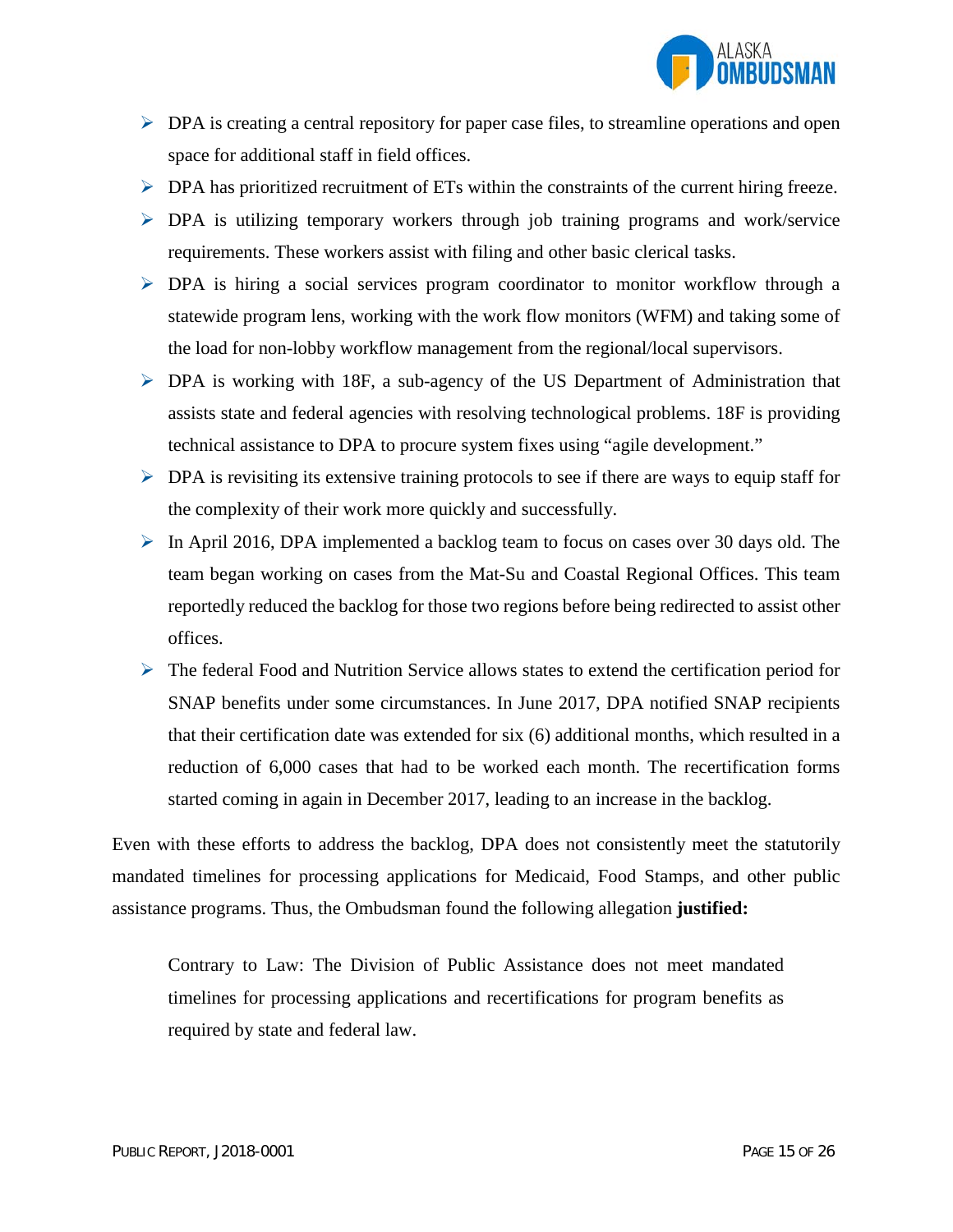

#### **Communications**

Of the 425 complaints to the Ombudsman about DPA in 2016-2017, 33% of complainants reported that their attempts to contact DPA by phone, mail, and/or email were unsuccessful. DPA has acknowledged that they have not had sufficient staff resources to dedicate to answering calls or responding to email. This not only results in frustration for recipients and their care teams seeking to confirm receipt of applications/information or the status of a pending application/recertification, it also contributes to the backlog when people re-apply or resubmit required documents multiple times after going months without receiving any information about their case. Equally problematic, it can also result in the pending or re-pending of a case when the person seeks clarification of a notice or request for additional information.

DPA recognizes that the agency needs to be available and responsive to the public. DPA has dedicated resources to hotlines for people with critical or emergency situations. After an initial attempt to implement a call center failed, DPA established a relationship with the Alaska Department of Labor and Workforce Development, hoping to join in the virtual call center DOLWD is developing. There is no firm timeline for when that virtual call center will go live. In the meantime, DPA is attempting to answer phone calls in the Mat-Su and Northern Regional Offices. Non-permanent positions are expected to come online in 2018 to help expand capacity to answer calls and other communications.

Recognizing that DPA has attempted to address the lack of communications capacity with existing resources, the evidence still shows that there is an unreasonable lack of access to DPA staff to answer questions and provide information about case status. The Ombudsman finds the following allegation **justified**:

Unreasonable: The Division of Public Assistance does not consistently respond to telephone calls, emails, or other forms of communication from the public.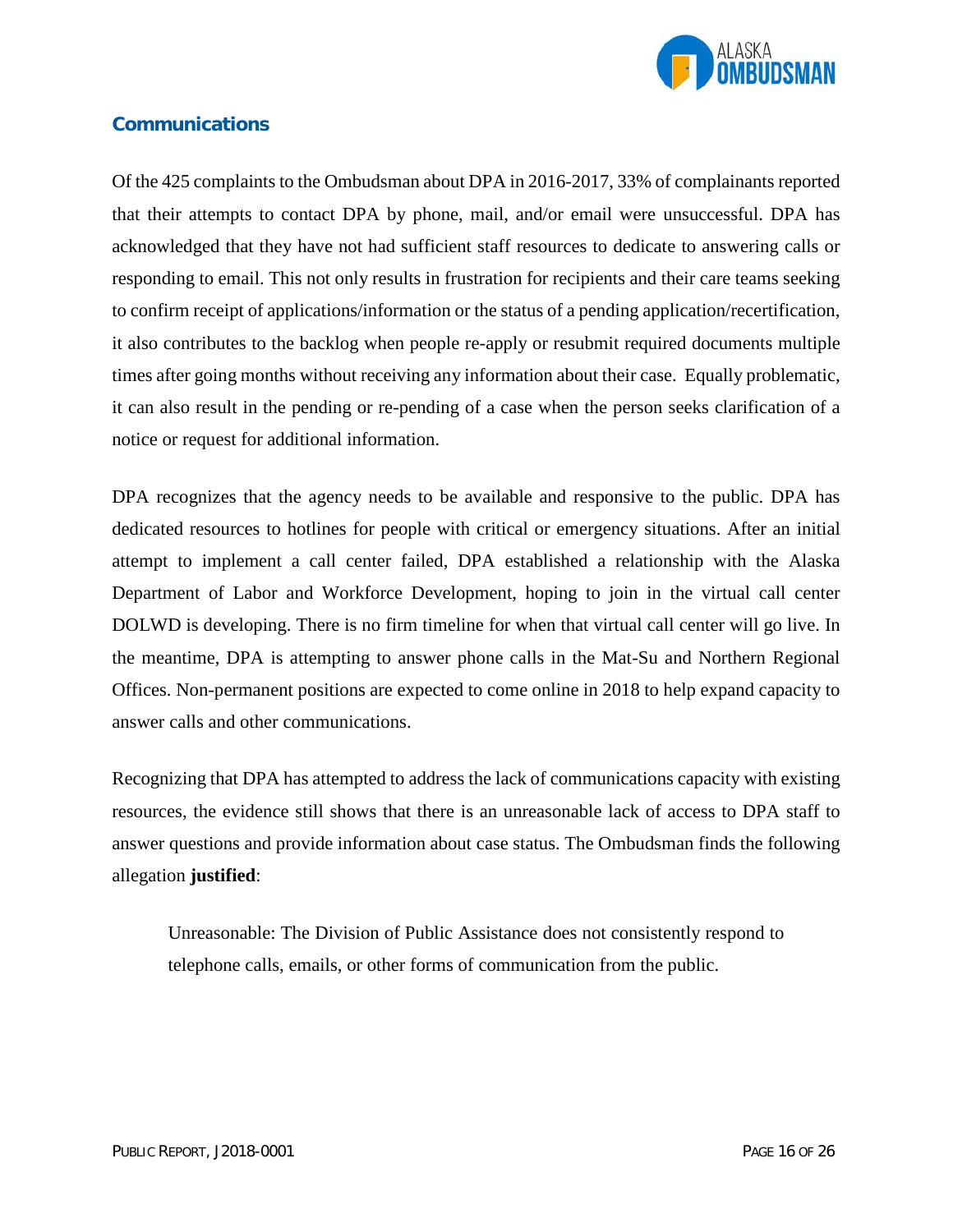

#### **Long-Term Care Unit**

DPA described the focus of the Long-Term Care (LTC) Unit as applications for Medicaid from people who are in a nursing home or long-term care facility, applying for one of the Home and Community Based Medicaid Waivers,  $^{10}$  $^{10}$  $^{10}$  or TEFRA, the public insurance program for children under 19 years old who experience disabilities involving significant medical, developmental, or psychiatric needs. The Ombudsman received 26 complaints related to the LTC Unit between October 1, 2017 and April 15, 2018. Ombudsman staff resolved (or are in the process of investigating) these individual complaints with DPA staff. Issues with document management, delays in processing, and lack of communication were documented in many of these complaints.

Interviews with LTC Unit staff indicated that LTC cases do not lend themselves to the LEAN model that DPA has adopted. The Ombudsman interviewed nursing home and assisted living home providers, meeting twice with members of the Alaska State Hospital and Nursing Home Association (ASHNHA) (January 9, 2018 and February 27, 2018). The Ombudsman interviewed Office of Public Advocacy staff regarding their experience (and difficulties) with securing public assistance benefits, particularly LTC Medicaid. The Ombudsman also interviewed the Long-Term Care Ombudsman, Teresa Holt, and two members of her staff about the complaints they had received in 2017 related to DPA.

DPA leadership reported that the transition of the LTC Unit to a LEAN management model began in 2010. DPA has encountered many obstacles to successful implementation. While some of these obstacles are internal, others are external. The long-term care providers, care coordinators, guardians, and other advocates for adults with significant disabilities who rely on the extensive services made available through Medicaid waiver programs are an influential and vocal constituency. Another factor is that SB 74, the Medicaid reform legislation passed in 2016,

 $\overline{a}$ 

<span id="page-17-0"></span><sup>&</sup>lt;sup>10</sup> DHSS manages three waiver programs for people whose disability or chronic health conditions result in the need for nursing facility level of care. The Alaskans Living Independently (ALI) Waiver is available to adults age 21 and over. The Adults with Physical and Developmental Disability (APDD) waiver is available to persons age 21 and over who experience developmental and/or physical disabilities. The Children with Complex Medical Conditions (CCMC) waiver serves medically fragile children and young adults under the age of 22 years. More information about the waiver programs is available at [http://dhss.alaska.gov/dsds/Pages/HCBWprogram.aspx.](http://dhss.alaska.gov/dsds/Pages/HCBWprogram.aspx)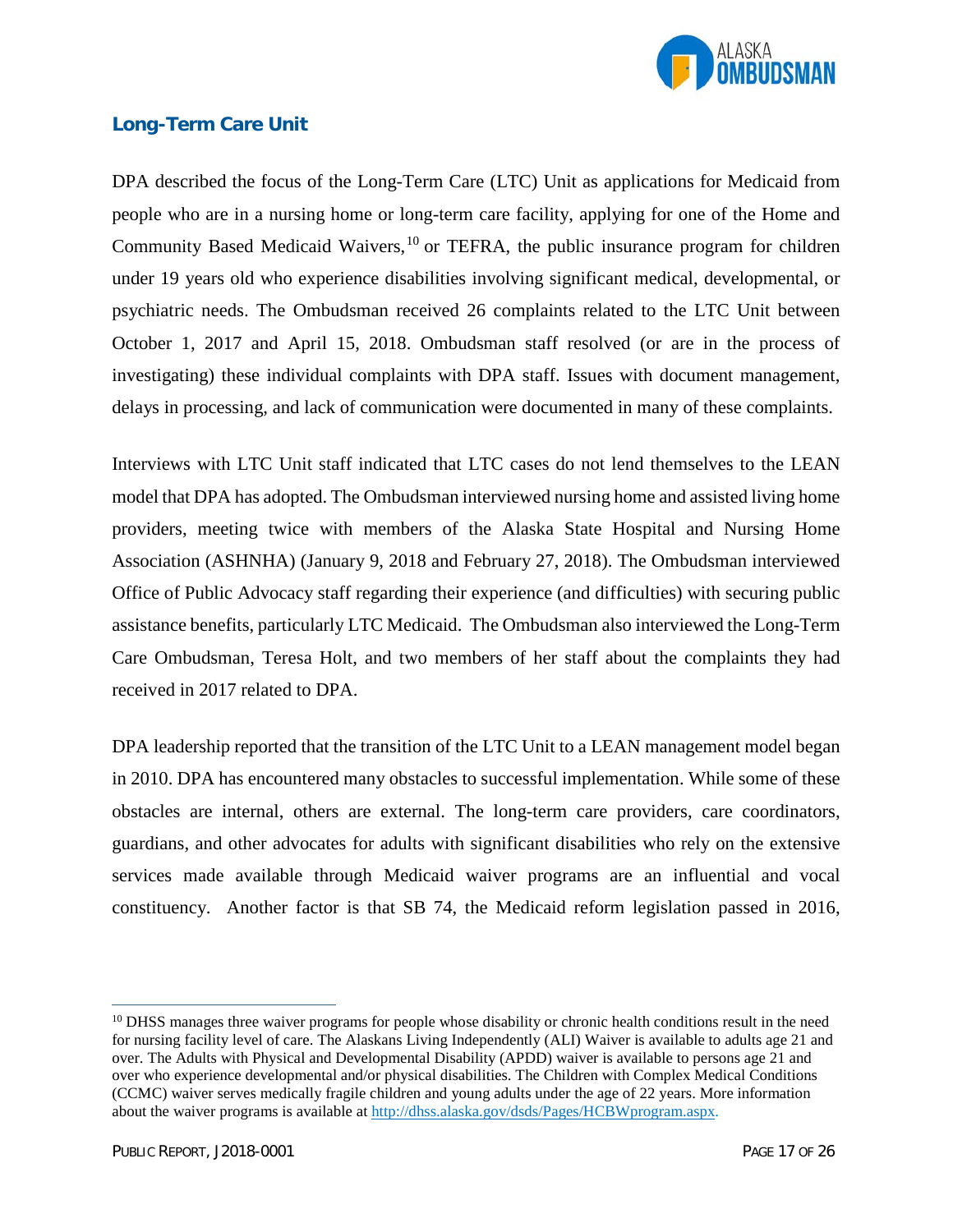

requires that some Pioneer Home residents must apply for Medicaid – creating obligations for both DPA and the Pioneer Home staff.<sup>[11](#page-18-0)</sup>

All of the information provided through these interviews reinforced the need to accommodate the complexity and acuity of these cases. Many complainants and stakeholders interviewed reported greater efficiency and better outcomes when the LTC cases were assigned to and managed by individual caseworkers. There appears to be consensus that LTC cases are more efficiently and effectively handled in a case management model than a LEAN model of operations. The Ombudsman finds the following allegation **justified**:

Performed Inefficiently: The Division of Public Assistance's processing model for managing clients' long-term care cases is inefficient and ineffective.

#### **Interim and Adult Public Assistance**

Adult Public Assistance provides a monthly cash assistance benefit to indigent Alaskans who experience disabilities and receive federal Supplemental Security Income (SSI) disability benefits. Interim Assistance provides a small monthly cash assistance benefit to individuals who have applied for but not yet been determined eligible for SSI, or who are appealing denial of SSI eligibility through the administrative hearing process. <sup>[12](#page-18-1)</sup> Adult Public Assistance and Interim Assistance cases are worked in all DPA field offices.

In the course of the investigation, DPA identified that a major contributor to the delays in processing Interim Assistance applications was the difficulty the agency had in recruiting and retaining a disability adjudicator. This position is responsible for reviewing the applicant's medical information related to the disability asserted and making a determination as to whether the applicant can be reasonably expected to eventually prevail in their application for Social Security disability benefits. The lack of staff to conduct these reviews has resulted in long delays in approving and paying Interim Assistance benefits. This is often a critical source of support for

 $\overline{a}$ 

<span id="page-18-0"></span><sup>&</sup>lt;sup>11</sup> SB 74, Medicaid Reform, Telemedicine, Drug Database was signed into law June 21, 2016. Text available at  $\frac{http://www.akleg.gov/basis/Bill/Detail/29?Root=SB%2074}$ .

<span id="page-18-1"></span><sup>&</sup>lt;sup>12</sup> See DPA Alaska Adult Public Assistance Manual (1/2006) at I-1.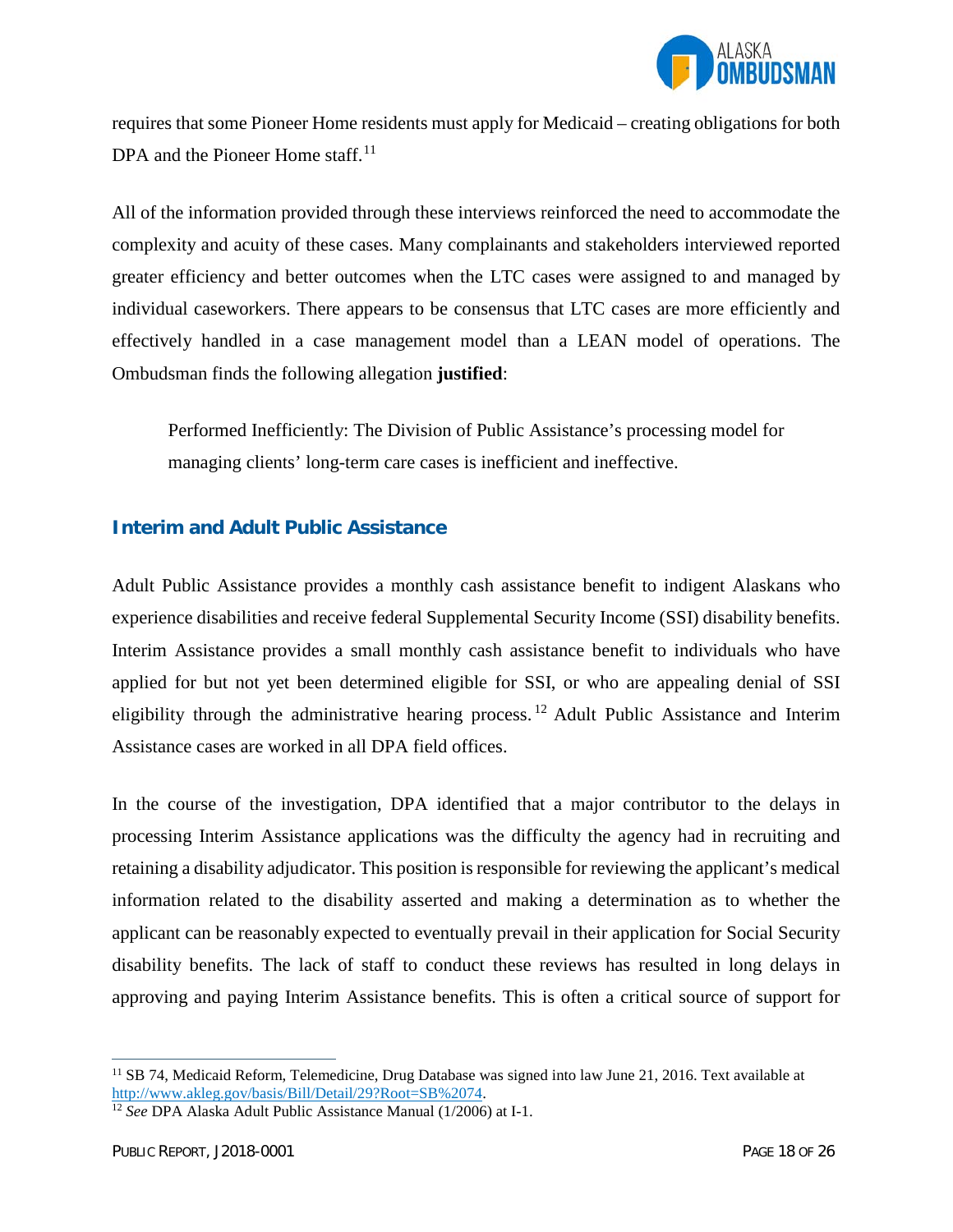

indigent, disabled Alaskans without other financial resources, so delays can have a major impact on the applicants' ability to meet their basic needs.

#### **Recommendations**

The Ombudsman, in partnership with DPA and key stakeholders, identified a suite of strategies that would support DPA in meeting its statutory timelines for processing applications; improve communication with recipients and care providers; and increase the efficiency and effectiveness of the LTC Unit. Many of the recommendations proposed will address multiple factors contributing to the problems identified in the investigation. Thus, they are presented together (rather than specific to each allegation).

**DPA agreed with all seven recommendations and provided an explanation of its progress toward implementation in its Response to the Preliminary Report.**

#### **Recommendation 1: Increase Staff Capacity to Meet Workload Demands**

- $\triangleright$  Hire additional eligibility staff to address the backlog.
- $\triangleright$  Maintain reasonable staff capacity after the backlog is resolved to meet work flow demands and prevent future backlogs.
- $\triangleright$  Add Office Assistant positions to the list (in the DHSS waiver from Chief of Staff Scott Kendall's hiring freeze memo of January 6, 2017) of critical DHSS positions that can be recruited during the hiring freeze.
- $\triangleright$  Hire OA positions (current vacancies first, then additional positions if necessary) to support existing field operations.
- Assign experienced OAs to answer the phones in all regional offices. These OAs should have access to ARIES and EIS and sufficient training/experience to be able to answer basic questions about the status of a case, whether specific documents have been received, etc.
- $\triangleright$  Expand quality assurance capacity to ensure that work is accurate.
- $\triangleright$  Contract with a private health care professional to conduct eligibility reviews for Interim Assistance benefits.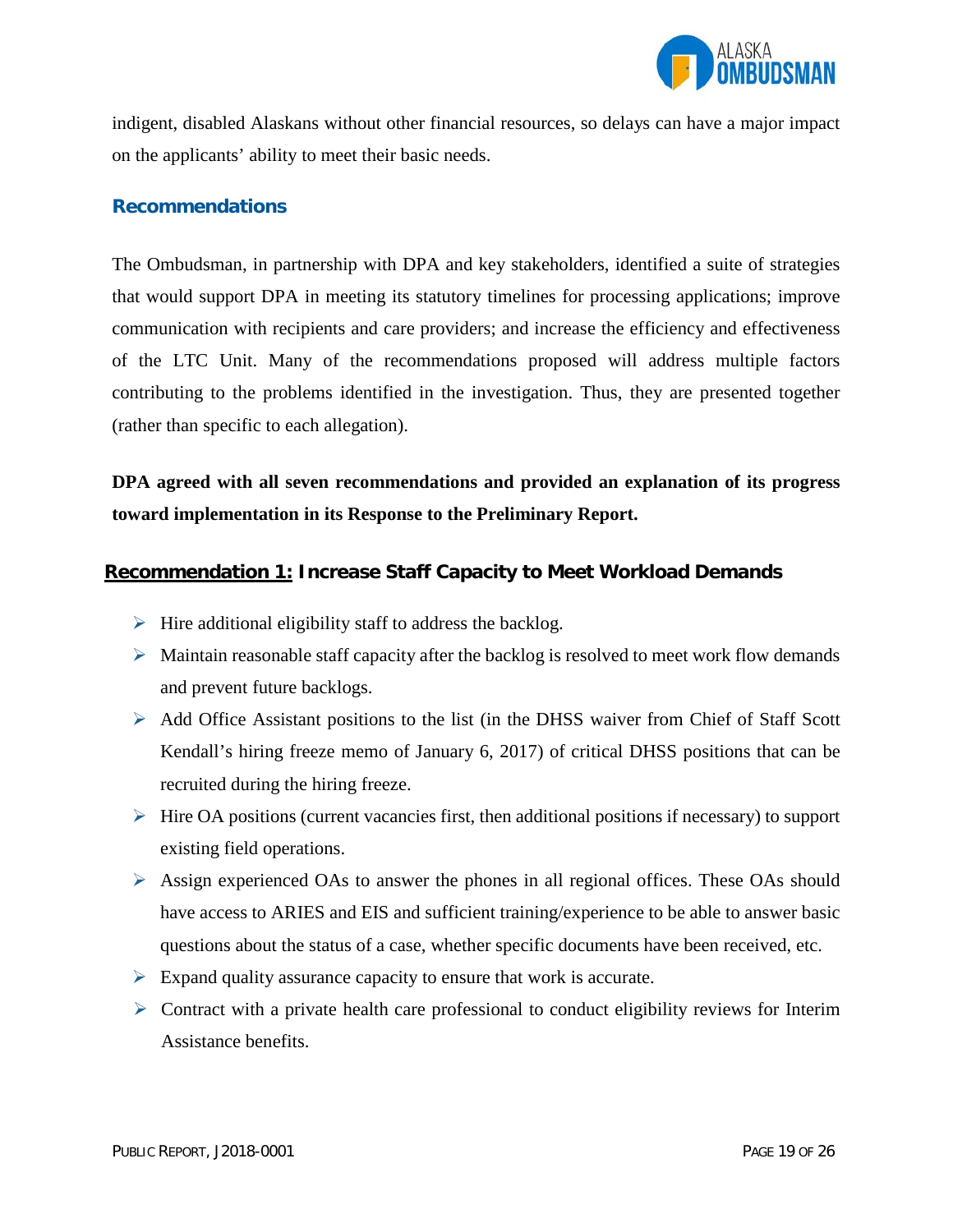

DPA is currently contracting with the Department of Labor and Workforce Development, at significant expense, to conduct Interim Assistance reviews. Paying a case rate to a contracted health care professional would provide an opportunity to save money as well as speed up the process.

DPA reported the following efforts related to Recommendation 1:

The Governor's amended budget requested an additional 41 staff for the Division beginning SFY19. Because there is a high turnover rate in the Anchorage area, some of new staff will be recruited for in smaller cities that have lower turnover rates. In addition to the 41 positions requested for FY19, we have received authorization to hire 8 non-perm Office Assistants immediately and are in the process of recruiting for those positions. These positions will be responsible for office support including all Office Assistant duties previously mentioned. More experienced staff will be pulled from the routine duties to answer the phones as they are better equipped to research and answer questions for callers.

DPA also reported that a portion of the positions requested for FY2019 would be case reviewer/ET III positions.

#### **Recommendation 2: Strengthen Quality Assurance Processes**

 $\triangleright$  Reinforce ET use of scripts, especially for case notes, to ensure accuracy and consistency.

The BPR process is that an ET works from where the previous ET left off, without reviewing or redoing the previous work done. To be successful, operations must include practices that reduce the need for ETs to backtrack work and there must be a robust quality assurance process. DPA has attempted to create templates for ETs to use, but the current information management systems do not readily accept cut and paste options. DPA developed scripts for client interviews, and standards for case notes, to ensure that they support the next ET's work (or later quality assurance or quality improvement reviews). Not all staff regularly use the scripts. Quality assurance/case reading capacity is limited. Onboarding new staff will require additional case reviewers to monitor their work and catch errors early.

*See also Recommendation 1, related to expanding quality assurance staff capacity.*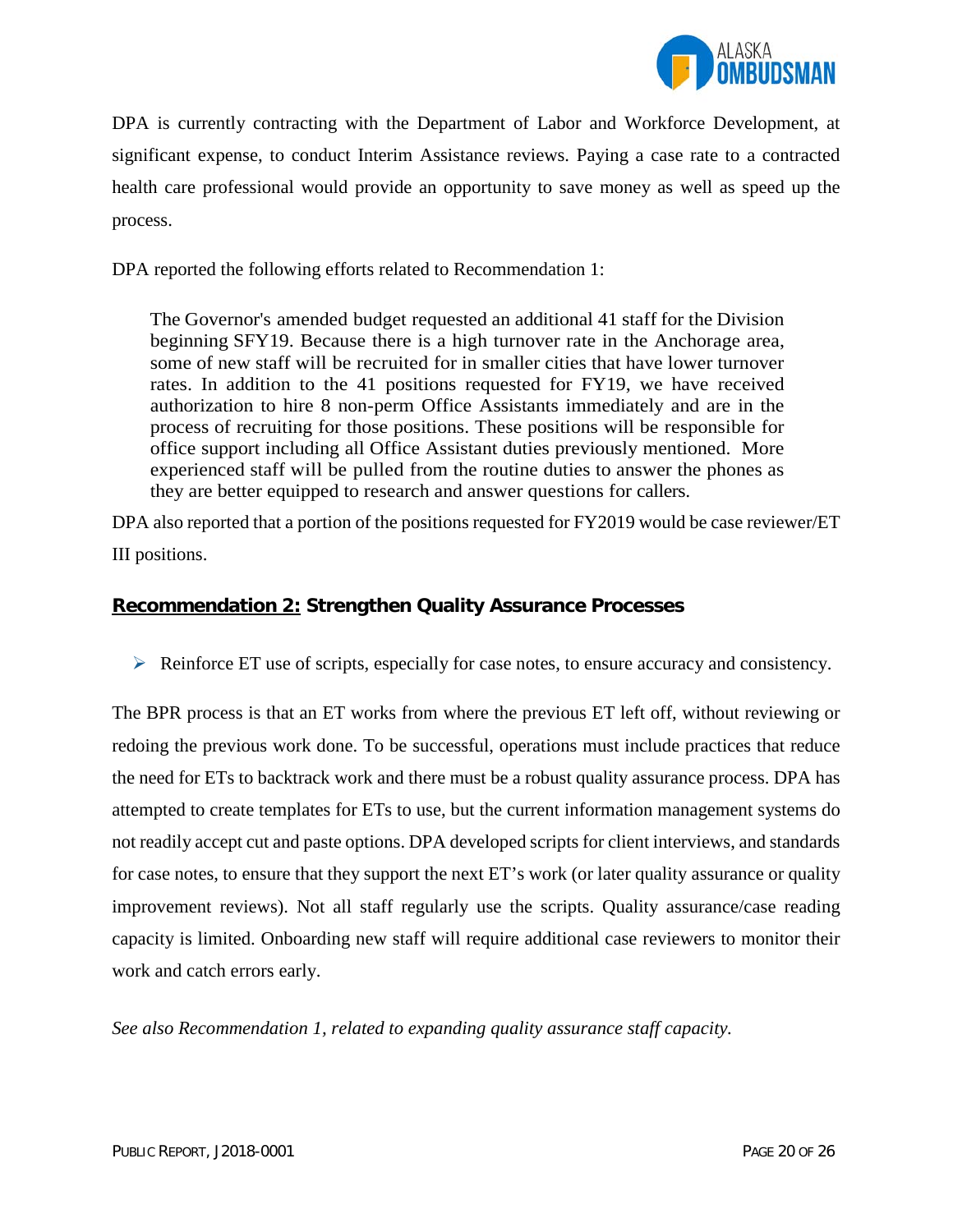

#### **Recommendation 3: Improve Document Management Practices**

The BPR document management practices observed by ombudsman investigators in multiple field office locations seem to work. Documents received by mail, fax, and email are scanned into the shared Z drive daily. The DSM, mail, and fax are checked two to three times daily by OAs. The OAs sort the documents into baskets prior to scanning. Documents delivered to offices by recipients are date stamped and sorted in baskets for scanning. The massive amount of documentation that comes into DPA requires a great deal of staff, and staff time, to manage. Even so, complaints to the Ombudsman about lost applications, supporting documents, or other information not reaching the intended destination are frequent.

 $\triangleright$  Identify a mechanism through which recipients, providers, care coordinators can upload documents to DPA directly ("self-service").

OR

- $\triangleright$  Identify a document management system that would allow recipients, providers, care coordinators to upload documents to DPA directly.
- $\triangleright$  Reformat the paper application to allow for more seamless scanning to Z drive (reducing the need for ETs to print or rotate pages).

In its Response, DPA explained that it has entered into a partnership with Code for America to create an online application (at no cost to the State of Alaska). DPA has also had preliminary discussions with the Office of Information Technology about using existing software for both the Virtual Call Center and electronic document management, once the Department of Labor and Workforce Development has completed implementation. DPA agreed that, if that effort is not viable, it will prepare a request for proposals (RFP) for a document management system.

# **Recommendation 4: Create a "document hub" to centralize receipt, processing, and filing of documents.**

 $\triangleright$  Identify a single point of entry where all documents can be mailed, faxed, or emailed.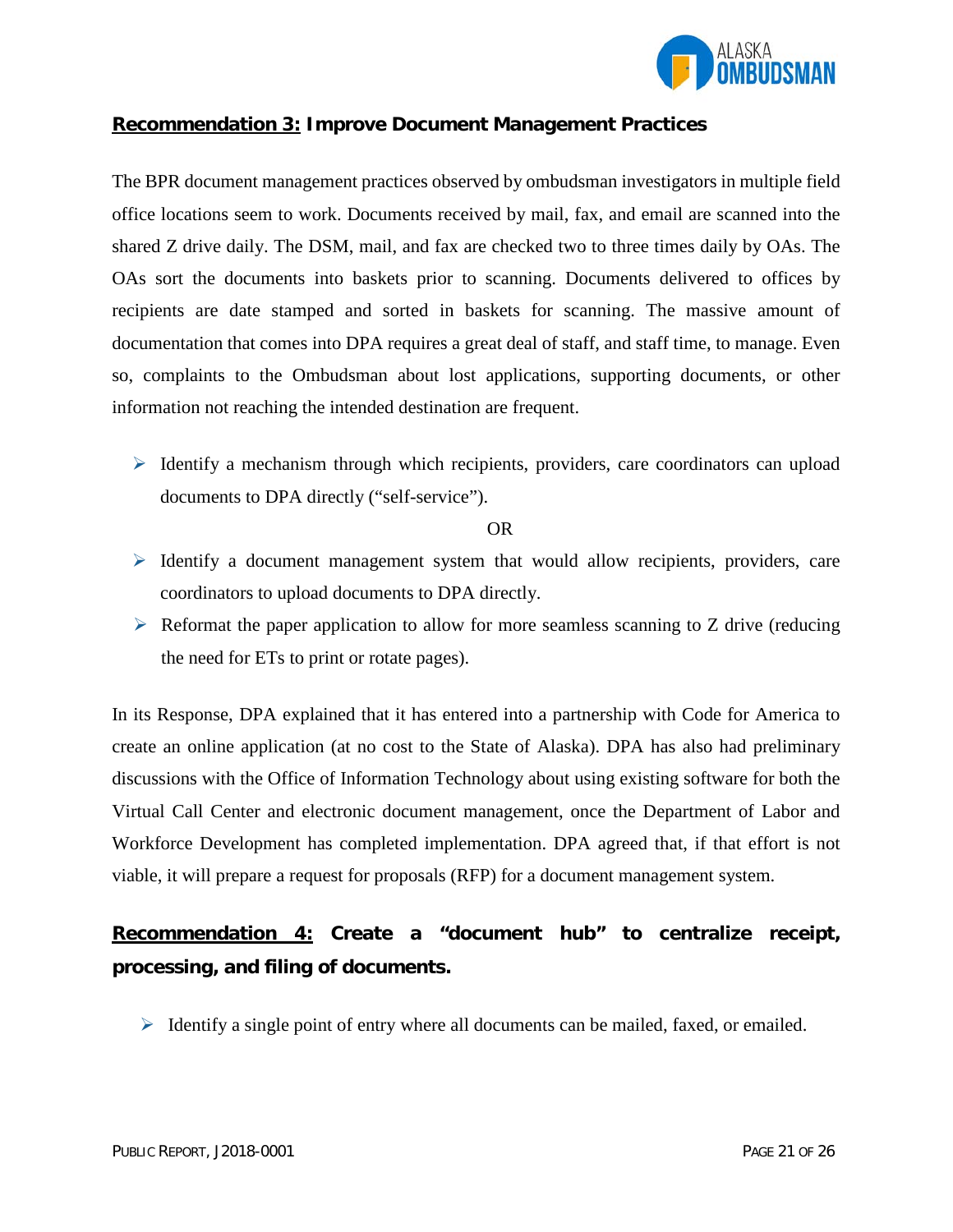

- $\triangleright$  Refine current workflow processes so that documents are accepted, date stamped, scanned, registered, and filed efficiently – to support timely processing of applications as well as changes to recipients' cases – at the document hub.
- $\triangleright$  Ensure that there are adequate staff in the central records depository and document hub (which may turn out to be less than what was required when stationed in all field offices).

In its Response, DPA shared that the Wasilla field office is already being restructured to serve as a central records repository: "Our vision is to have that area become the document hub so hard copy and eventually electronic documentation will go to that office for date stamping, scanning, logging into PathOS, and filing in the hard copy file . . . we are also looking into hiring a contractor to assist with the incredible amount of filing in each of our offices as well as archiving files that are no longer needed."

#### **Recommendation 5: All DPA Offices Have Accurate Caller ID**

DPA contacts applicants by phone for eligibility interviews, follow up questions related to eligibility, etc. While the Anchorage, Juneau, and Fairbanks offices are on the core SOA system, serviced by GCI, the rural offices use local carriers for their phone service. Currently, the caller ID varies from office to office, and phone to phone. This can discourage people from answering the call, further delaying the eligibility determination process.

- $\triangleright$  Establish a standard caller ID for all DPA offices, so that no matter who calls from where, it says the same thing.
- $\triangleright$  Coordinate with the SOA contract manager for all GCI services to update caller ID for all phones on the GCI network.
- $\triangleright$  Identify whether the rural and Wasilla offices can be shifted to GCI service. If not, coordinate with each local carrier to implement the standardized caller ID.

DPA expects, when the Virtual Call Center is implemented, all calls will have an accurate caller ID associated with a single central phone number. DPA agreed that having the entire agency's phones consolidated with one vendor would facilitate a standard caller ID.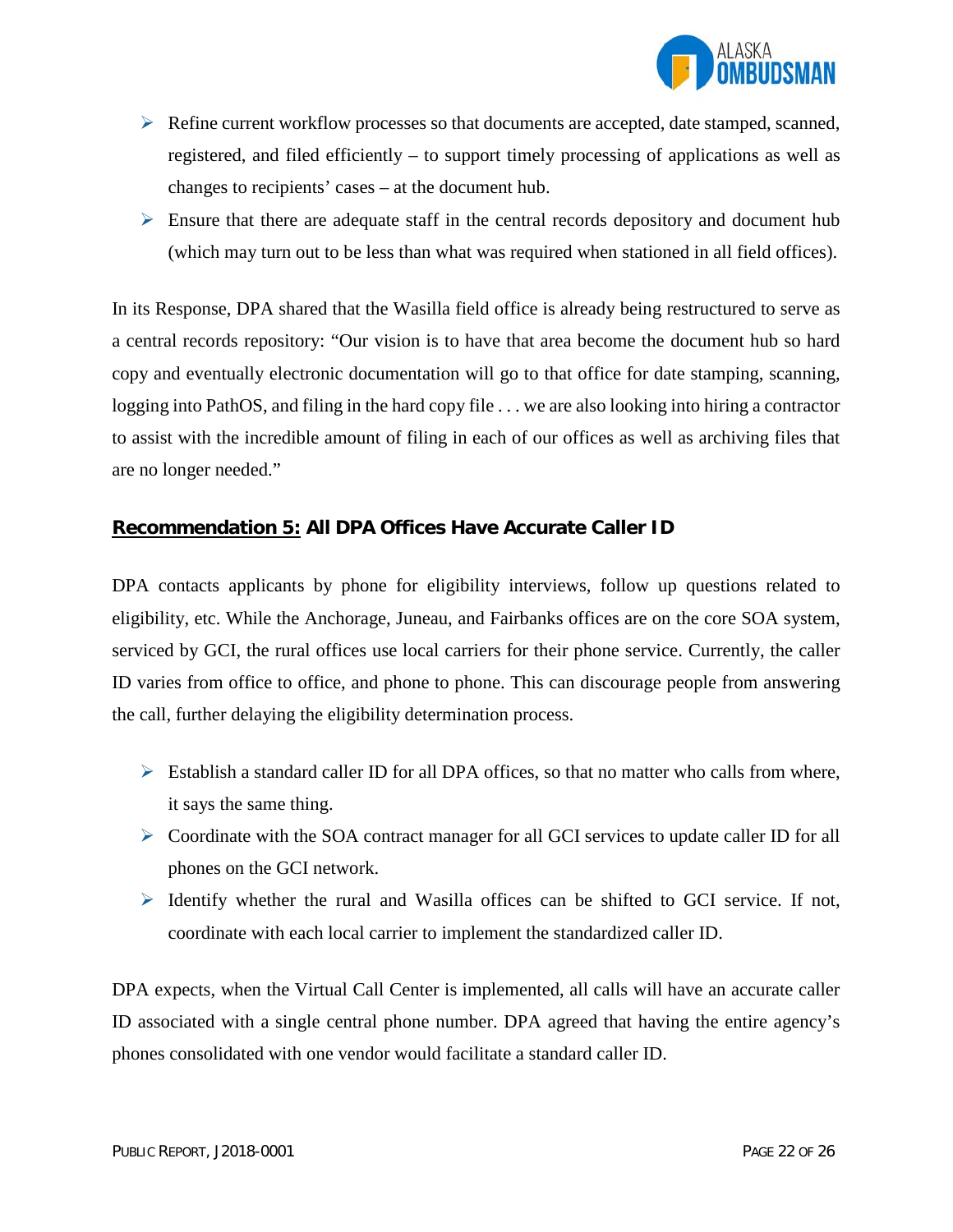

#### **Recommendation 6: Address Obstacles to Recruitment and Retention**

- $\triangleright$  Educate, train, and coach supervisors to reframe BPR ways of doing business in "helping" language" rather than focusing on performance metrics.
- $\triangleright$  Survey staff to determine how the new workflow management model affects morale.
- $\triangleright$  Reclassify the ET series to reflect the complex nature of their work and the specialist skills required to perform the work.
- $\triangleright$  Consider stratification and potential reclassification of OAs to reflect the level of knowledge and work.

Ombudsman staff reviewed the most recent classification study for the ET series. The Ombudsman also reviewed the position descriptions for similar positions. Based on the direct observation of ETs, as well as the complexity of the programs ETs implement, the Ombudsman reviewed the position descriptions for Health Program Associate (Range 16), PFD Specialist (Range 16), and Retirement and Benefits Specialist (Range 16). All three comparison positions have responsibilities similar to the actual daily responsibilities of an ET — and yet are considered more a paraprofessional position than technical position, and thus are compensated at a higher rate.

The Ombudsman recognizes that reclassification of the ET series to reflect the paraprofessional nature of their work will result in higher personal services costs. However, it is reasonable to expect DPA's training costs, overpayment costs, and fair hearing costs will all decrease as the ET workforce stabilizes, retention improves, and errors associated with novice staff and high turnover decrease.

In its response to the Preliminary Report, DPA agreed that "the division would be able to hire and retain more qualified individuals if we could make a change in the job class used for our Office Assistants or the minimum qualifications for the Eligibility Technician series."

 $\triangleright$  Consider creating a career pathway to promote retention.

In the past, it was possible to start at DPA in an entry-level clerical position and work your way up through the ranks to an eligibility position, and then into the policy and leadership cohort. The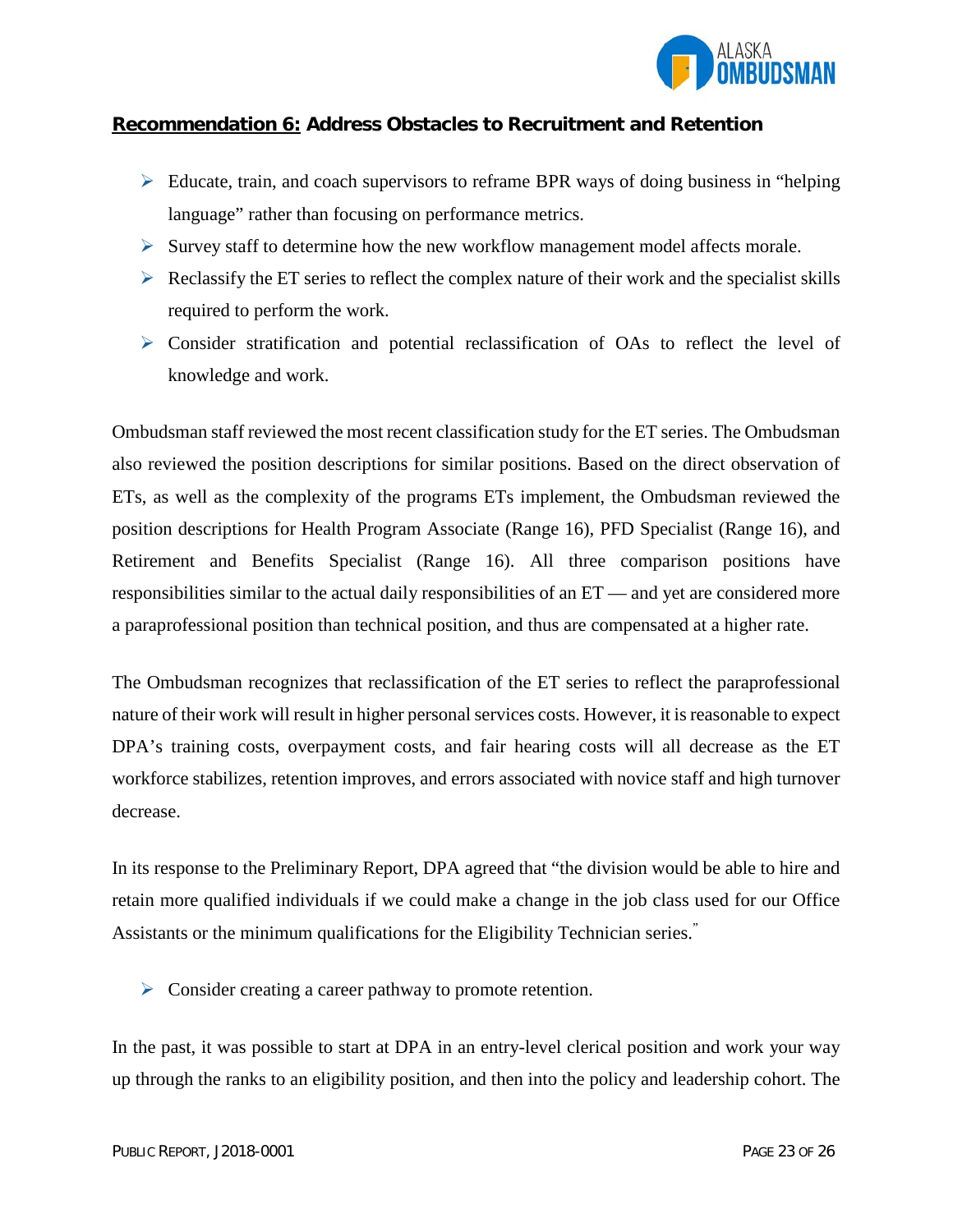

current staffing model at DPA does not allow for that career progression. This means that employees seeking more responsibility or better pay turn to positions outside of DPA, rather than building upon their knowledge and experience and staying with the agency. DPA can improve recruitment and retention by offering employees a clear path to advanced positions. This also results in a reduced need to train staff at every level as they come onboard, because they can come to the position with knowledge in hand from previous work for the agency.

DPA provided a lengthy explanation of recruitment and retention strategies underway that will implement Recommendation 6. These include exploring work incentives like alternate work weeks and job sharing. DPA is considering assigning a position to DHSS Human Resources to focus exclusively on DPA hiring and human resources issues. Director Windom has recently developed a partnership with the City and Borough of Juneau (CBJ) so that DPA can use the annual CBJ staff satisfaction survey to help measure DPA staff's satisfaction and effectiveness. DPA is beginning to collect data on various factors in its recruitment and hiring processes to help determine why recruitments are not consistently successful.

# **Recommendation 7: Implement a Case Management Model for the Long-Term Care Unit**

- Assign enough ETs to the LTC Unit to manage a reasonable caseload (500 cases/ET).
- $\triangleright$  Provide training on the case management model to LTC Unit staff, utilizing institutional knowledge from DPA staff who worked in the unit when it did employ that model.
- $\triangleright$  Assign an OA to the LTC Unit, responsible for answering phones, answering basic questions about the status of the case, and directing calls to appropriate ETs when necessary.
- $\triangleright$  Ensure that LTC ETs are available by phone and email to providers and care coordinators.
- $\triangleright$  Institute (or reinforce) a policy of having Releases of Information (ROIs) with care coordinators and LTC facilities, so that the professionals working directly with the recipients can facilitate communication.
- $\triangleright$  Explore ways to generate notices to multiple recipients automatically (rather than generating the notices one at a time or recreating the list for each notice).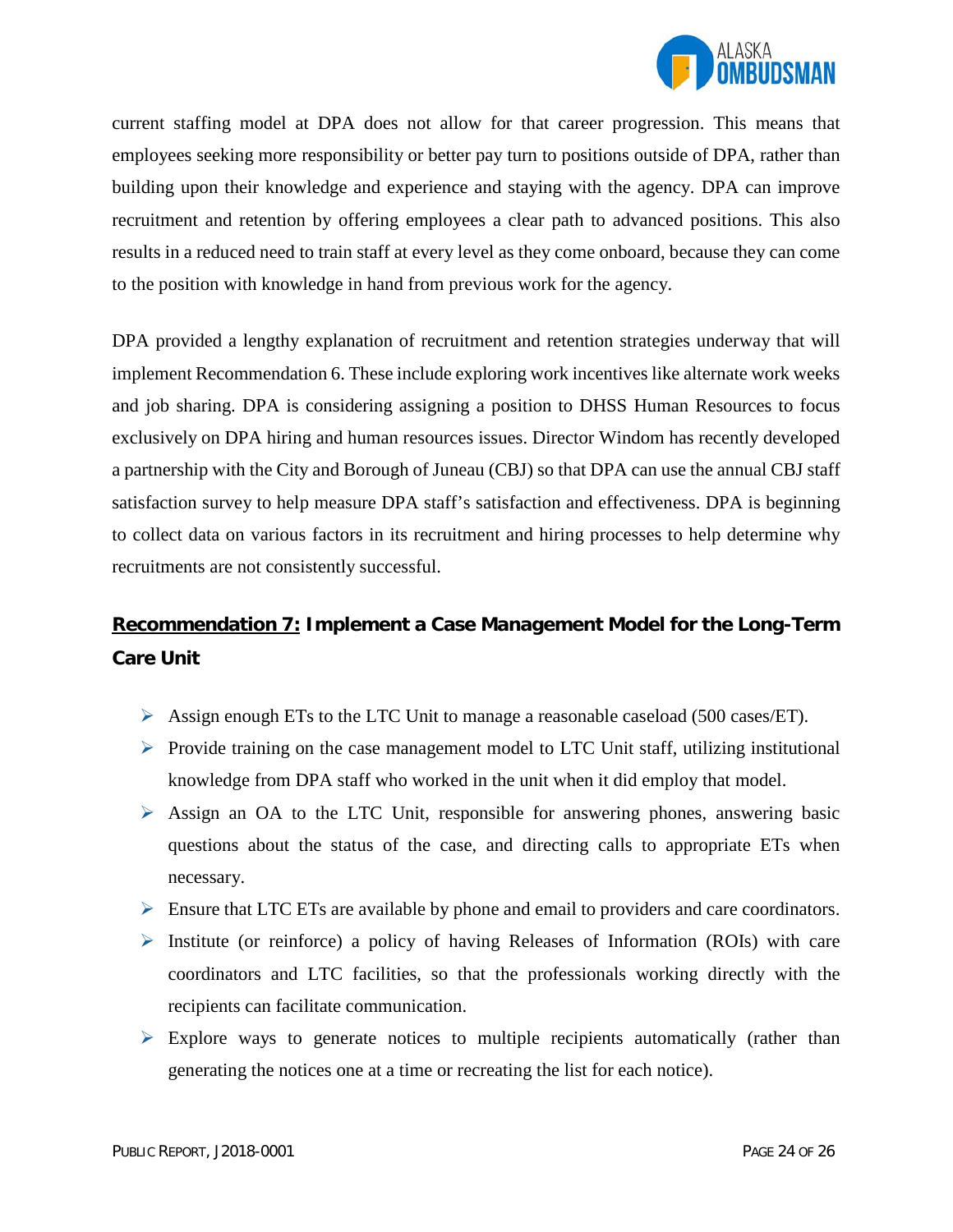

- $\triangleright$  Explore ways to streamline operations with the Office of Public Advocacy (OPA), which serves as guardian for a substantial number of LTC, APA, and IA recipients.
- $\triangleright$  Partner with care coordinators, LTC providers, the Pioneer Home, and OPA in streamlining efforts.

DHSS Leadership had shared with long-term care providers a willingness to consider moving the LTC Unit to a case management model, similar to what was used in the past by DPA. In its Response, DPA confirmed that it is actively moving the LTC Unit back to a case management model. DHSS staff with prior experience working with the LTC Unit cautioned about managing stakeholder expectations. Ensuring a reasonable caseload and setting clear parameters for how the LTC Unit operates will help with keeping expectations in check.

Care coordinators and LTC facilities repeatedly asserted in interviews with the Ombudsman that they want to assist in making applications and recertifications of eligibility for Medicaid and Medicaid Waivers as efficient and accurate as possible. This is not necessarily altruism  $-$  LTC facilities have a financial incentive to ensure that residents/patients eligible for Medicaid receive those benefits. Finding ways to streamline operations by sharing the work of information gathering, verification, and communication with or about recipients who experience significant disabilities will benefit DPA as well as the people who rely on public assistance programs.

#### **Conclusion**

It is clear, not only from the individual complaints that have been investigated and resolved over the past two years but also from the information collected in this systemic investigation, that the majority of DPA staff are working very hard to serve Alaskans who rely on public assistance programs. DPA supervisors are using every resource to manage the workflow, adjusting in realtime to work the most critical cases. The BPR processes that have been adopted appear to have improved operations, within the limits of staff and resource capacity. Only the LTC Unit seemed not to benefit from the BPR model.

DPA is actively addressing regional disparities in operations and allocating staff resources based on the needs of the program statewide. Shifting to statewide management of the public assistance